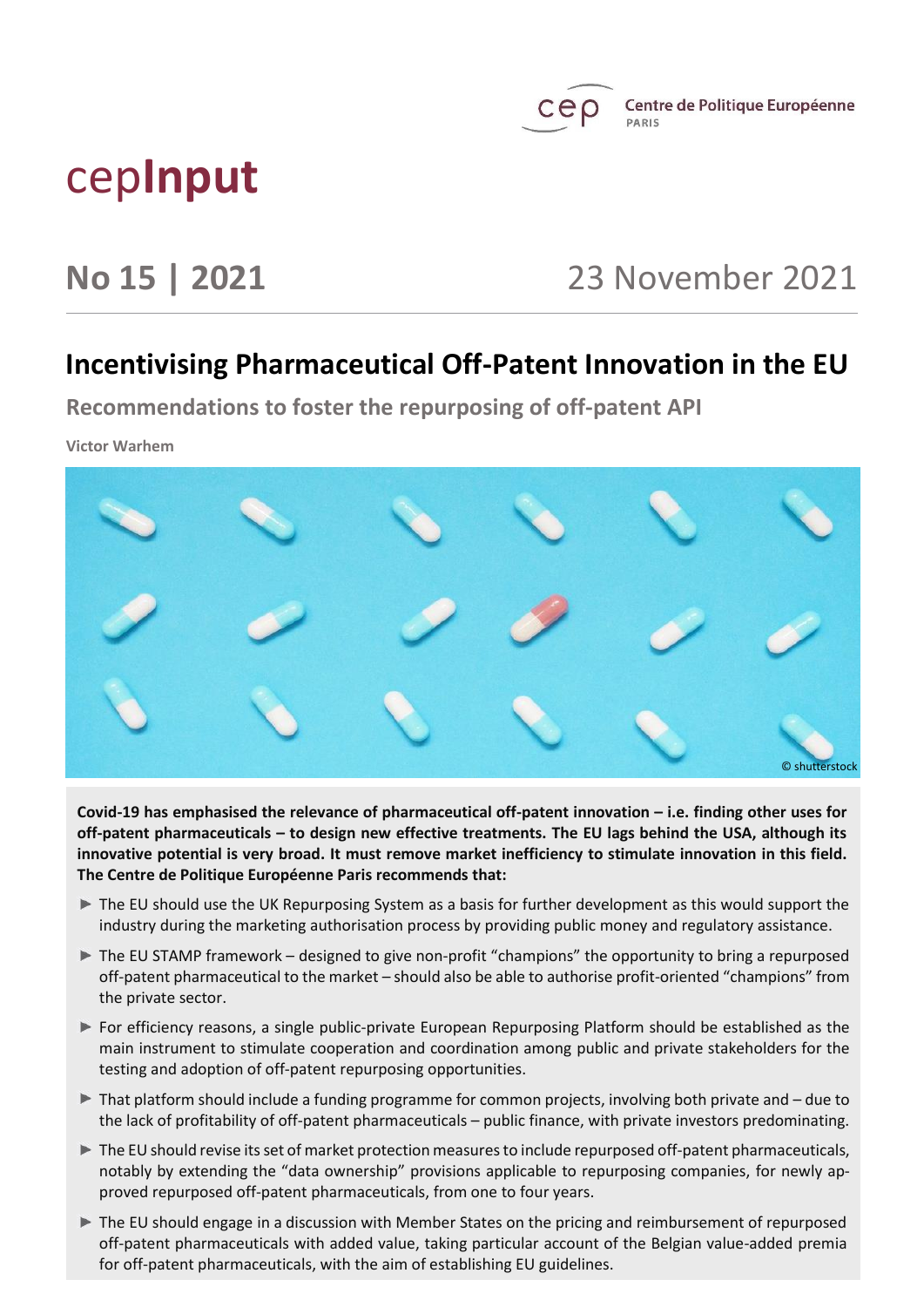### **Content**

| 1            |     |       |  |  |
|--------------|-----|-------|--|--|
| $\mathbf{2}$ |     |       |  |  |
|              | 2.1 |       |  |  |
|              | 2.2 |       |  |  |
|              | 2.3 |       |  |  |
| 3            |     |       |  |  |
|              | 3.1 |       |  |  |
|              |     | 3.1.1 |  |  |
|              |     | 3.1.2 |  |  |
|              | 3.2 |       |  |  |
|              |     | 3.2.1 |  |  |
|              |     | 3.2.2 |  |  |
| 4            |     |       |  |  |
|              | 4.1 |       |  |  |
|              | 4.2 |       |  |  |
| 5            |     |       |  |  |
| 6            |     |       |  |  |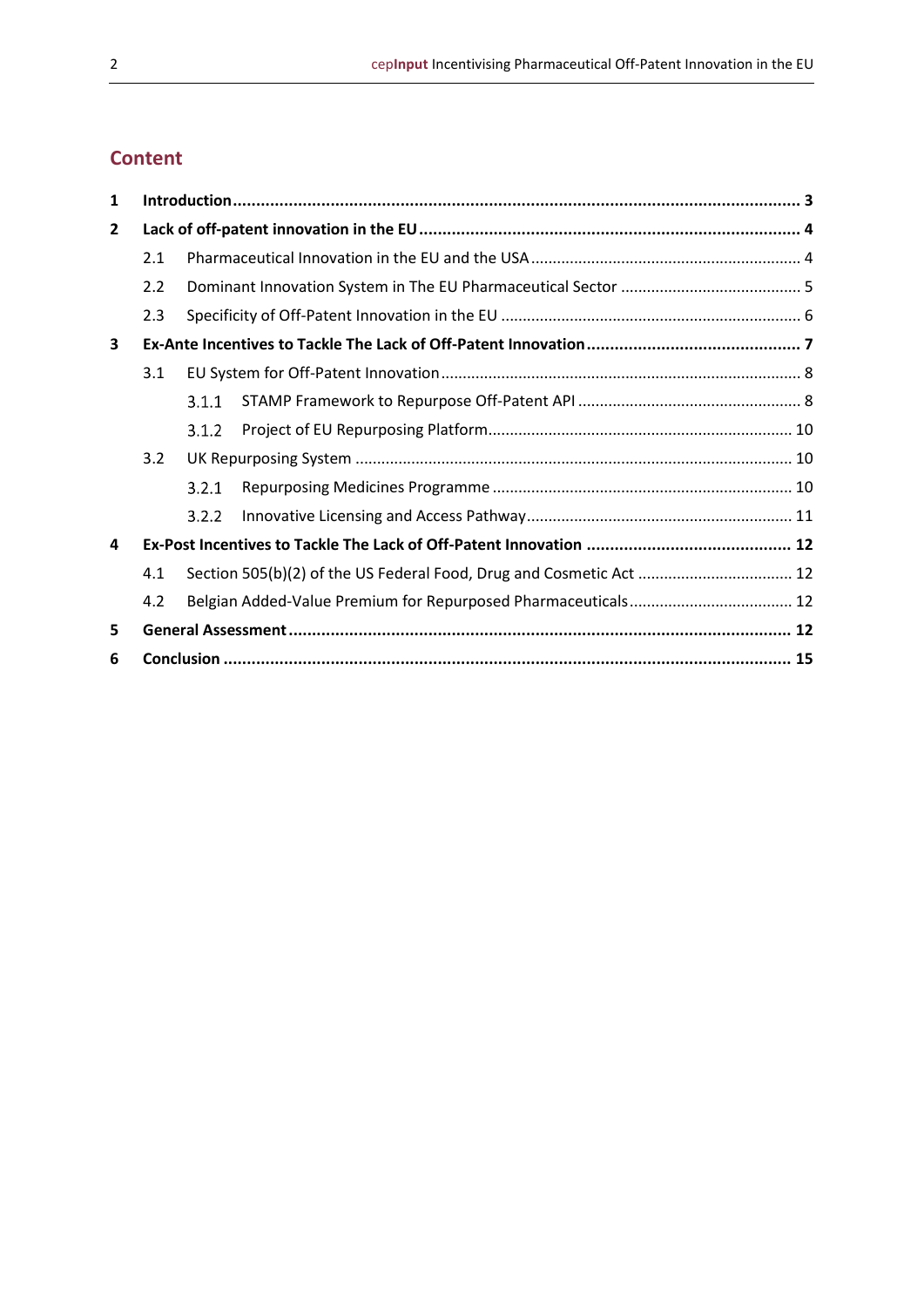#### <span id="page-2-0"></span>**1 Introduction**

This ceplnput deals with innovation based on off-patent active pharmaceutical<sup>1</sup> ingredients ("APIs"), which involves finding new uses for these APIs, i.e. repurposing<sup>2</sup> them. Repurposing includes a) repositioning (adding a new indication<sup>3</sup> to a pharmaceutical), b) reformulation (adding a new indication by using a change in the dose or mode of administration of a pharmaceutical) and c) recombination of APIs (adding a new indication by pooling off-patent APIs in order to simplify therapies or combine pharmaceuticals with other devices, such as digital devices<sup>4</sup>). Off-patent means the API is no longer protected by intellectual property rights.<sup>5</sup> This should not be confused with market and regulatory data $6$  exclusivity<sup>7</sup> which provides market protection to a pharmaceutical and not directly to an API. $8$ 

The COVID-19 pandemic has highlighted the importance of repurposing existing off-patent APIs in order to find efficient treatment to fight the pandemic. One example is the case of dexamethasone, a pharmaceutical discovered in 1958<sup>9</sup> and used e.g. for its anti-inflammatory and immunosuppressant API<sup>10</sup>. It proved effective in reducing COVID-19 mortality rates by 21%<sup>11</sup> during the publicly funded "RECOVERY" trial in the United Kingdom (UK), a large enrolment clinical trial in which many APIs where tested to find an effective treatment for COVID-19.<sup>12</sup> It has since been widely used to successfully fight serious COVID-19 cases, with an estimated one million lives saved since the approval of the new indication.<sup>13</sup> It is one example – among many<sup>14</sup> – showing the high potential value that off-patent

<sup>1</sup> In this paper, the term "pharmaceutical" always refers to pharmaceutical – chemistry-based – and biopharmaceutical – biology-based – products and industries.

<sup>&</sup>lt;sup>2</sup> For the repurposing definitions, see Value Added Medicines Online Summit, Empowering the Healthcare community by [improving existing treatments,](https://www.medicinesforeurope.com/events/vam2021/) 02.2021, p. 2.

<sup>&</sup>lt;sup>3</sup> An indication refers to a medical condition which a pharmaceutical is used for either as a treatment, a prevention or diagnosis of the disease. EMA, [indication.](https://www.ema.europa.eu/en/glossary/indication)

<sup>4</sup> A digital device here is for instance a software improving patients' adherence to medication by reminding them to take it. IQVIA[, White paper: a Digital Future for Value added medicines,](https://www.iqvia.com/-/media/iqvia/pdfs/nemea/white-papers/a-digital-future-for-value-added-medicines.pdf) 09.2019, p. 2.

<sup>5</sup> Intellectual property rights only apply to the jurisdiction of the institution granting them. Therefore, when the European Patent Office grants a patent, it only applies to 38 countries, including the European Union's Member States, Albania, North Macedonia, Iceland, Liechtenstein, Monaco, Norway, San Marino, Serbia, Switzerland and Turkey. World Intellectual Property Organisation, EPO – [Jurisdiction.](https://www.wipo.int/export/sites/www/patent_register_portal/en/docs/epo.pdf)

<sup>6</sup> Regulatory data correspond to the data needed to apply for marketing authorisation. It mainly includes data from clinical trials. EMA, ICH guideline M4 (R4) on common technical document (CTD) for the registration of pharmaceuticals for human use - [organisation of CTD, 19.03.2021,](https://www.ema.europa.eu/en/documents/scientific-guideline/ich-guideline-m4-r4-common-technical-document-ctd-registration-pharmaceuticals-human-use_en.pdf) p. 6.

<sup>7</sup> Market exclusivity corresponds to the intellectual right of an innovative pharmaceutical company to be the sole company permitted to market a pharmaceutical for which it has been granted exclusivity. Regulatory data exclusivity means other pharmaceutical companies cannot access the clinical data needed to complete marketing authorisation applications related to the pharmaceutical and are thereby prevented from marketing it. Thus, market exclusivity forms part of regulatory data exclusivity. EMA[, Data exclusivity, market protection, orphan and paediatric rewards,](https://www.ema.europa.eu/en/documents/presentation/presentation-data-exclusivity-market-protection-orphan-paediatric-rewards-s-ribeiro_en.pdf) 26.10.2018, p. 4.

<sup>8</sup> This cep**Input** excludes the case of secondary innovation based on on-patent APIs for secondary innovation is already occurring at this stage. According to a 2021 study, the probability of innovating based on on-patent APIs and on-exclusivity pharmaceuticals peaks between 7 and 8 years before protection (patent & exclusivity) expires and then converges to zero 5 years before expiration. Sahragardjoonegani et al., [Repurposing existing drugs for new uses: a cohort study of the fre](https://pubmed.ncbi.nlm.nih.gov/33397471/)[quency of FDA-granted new indication exclusivities](https://pubmed.ncbi.nlm.nih.gov/33397471/) since 1997, 01.2021.

Cambridge Crystallographic Data Centre, [Dexamethasone briefing](https://www.ccdc.cam.ac.uk/Community/blog/dexamethasone/) – its chemistry and history, 06.2020.

<sup>10</sup> The American Society of Health-System Pharmacists[, Dexamethasone,](https://web.archive.org/web/20170831175940/https:/www.drugs.com/monograph/dexamethasone.html) 31.07.2017.

<sup>&</sup>lt;sup>11</sup> Assistance Publique – Hôpitaux de Paris, [Prise en charge des formes sévères de Covid-19](https://www.aphp.fr/contenu/prise-en-charge-des-formes-severes-de-covid-19-une-meta-analyse-incluant-letude-cape-covid) : une méta-analyse incluant l'étude CAPE[-COVID plaide en faveur de la corthicothérapie,](https://www.aphp.fr/contenu/prise-en-charge-des-formes-severes-de-covid-19-une-meta-analyse-incluant-letude-cape-covid) 03.09.2020.

<sup>&</sup>lt;sup>12</sup> Águas, R., Mahdi, A., Shretta, R. et al., Potential health and economic impacts of dexamethasone treatment for patients [with COVID-19.](https://www.nature.com/articles/s41467-021-21134-2) Nat Commun 12, 915 (2021). RECOVERY is an acronym based on "Randomised Evaluation of COVID-19 Therapy".

<sup>&</sup>lt;sup>13</sup> National Health Service, [COVID treatment developed in the NHS saves a million lives,](https://www.england.nhs.uk/2021/03/covid-treatment-developed-in-the-nhs-saves-a-million-lives/) 23.03.2021.

<sup>14</sup> For instance, Viagra, a pharmaceutical used against angina, was repurposed to treat erectile dysfunction. Neuberger A, Oraiopoulos N, Drakeman DL[. Renovation as innovation: is repurposing the future of drug discovery research?](https://pubmed.ncbi.nlm.nih.gov/29936247/) Drug Discov Today. 2019 Jan;24(1):1-3, p. 1.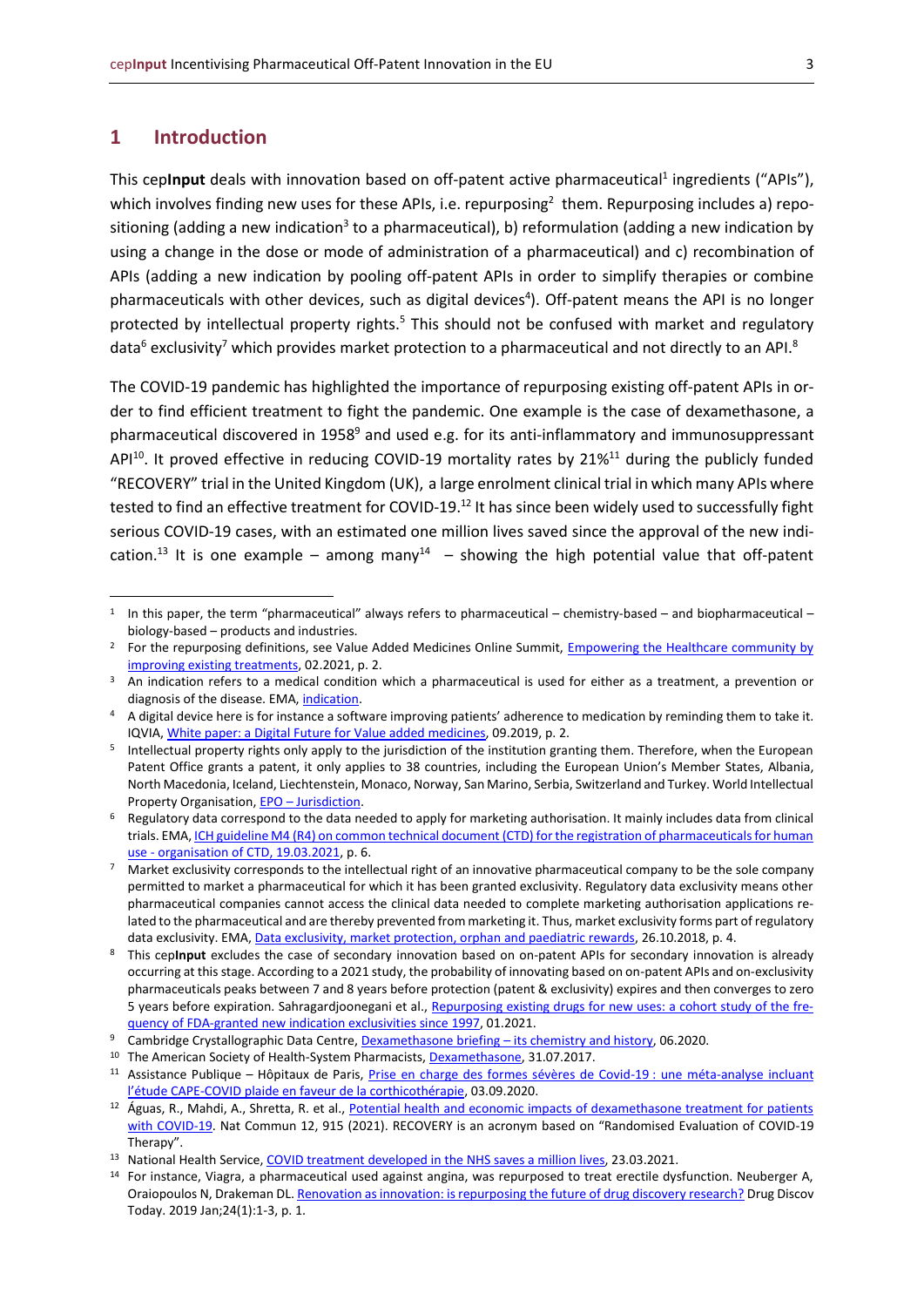repurposing of APIs can have for innovation in treatment. This report looks at why this potential is not being used in a broader and more systematic way and provides an outlook for the future.

This cep**Input** first describes and explains the lack of off-patent innovation in the EU (Section 2) before detailing different existing incentives to tackle this issue (Sections 3 and 4) and going on to assess them (Section 5).

### <span id="page-3-0"></span>**2 Lack of off-patent innovation in the EU**

Section 2 first describes the current state of innovation in the EU and the EU's shortfall compared to the United States (USA) in terms of off-patent innovation (Section 2.1). It goes on to describe how innovation generally functions in the EU pharmaceutical sector (Section 2.2) and explains why such a system cannot produce off-patent innovation leading to widespread off-label use of pharmaceuticals (Section 2.3).

#### <span id="page-3-1"></span>**2.1 Pharmaceutical innovation in the EU and the USA**

The pharmaceutical and biotechnology sector is the second most innovation-intensive in the whole economy, with R&D representing almost 10.6% of net sales in the EU in 2016, after software and computer services with 15%.<sup>15</sup> R&D expenditure in the pharmaceutical and biotechnology sector doubled in the EU between 2000 and 2019, going from €17.8 billion to €36.3 billion per year.<sup>16</sup>

Nevertheless, this expansion has been accompanied by a relative decline in EU innovation in the global pharmaceutical sector. Between 2014 and 2018, 47% of new treatments originated in the USA, with only 25% coming from the EU and the UK, whereas at the beginning of the 1990s, the situation was reversed: the EU represented about half of pharmaceutical innovation while the US only a quarter.<sup>17</sup> Furthermore, the global R&D investment share in the pharmaceutical sector is also declining in the EU. Spending on pharmaceutical R&D increased by 450% in the EU between 1990 and 2017 but grew by 800% in the USA over the same period.<sup>18</sup>

No concrete statistics have yet been established regarding the size of off-patent innovation as a proportion of total innovation in the EU pharmaceutical sector. A few indices do however suggest that the EU is also lagging behind the USA in this regard. In 2019, off-patent repurposed pharmaceuticals represented 4% of global value of pharmaceutical prescriptions, with 70% of this market in the USA and only 13% in the EU.<sup>19</sup> Thus, some European countries such as France, Germany, Italy, Spain and the UK have developed such a market<sup>20</sup> but it has declined during the last decade.<sup>21</sup> This indicates that offpatent innovation is at a very early stage in the EU compared to the USA.<sup>22</sup>

<sup>21</sup> IQVIA, [White paper: A digital future for value added medicines,](https://www.iqvia.com/-/media/iqvia/pdfs/nemea/white-papers/a-digital-future-for-value-added-medicines.pdf) 2019, p. 6.

<sup>&</sup>lt;sup>15</sup> European Commission, **EU Industrial R&D Investment Scoreboard, 2016, p. 57.** 

<sup>&</sup>lt;sup>16</sup> The values are based on data from EFPIA member associations (official figures). European Federation of Pharmaceutical Industries and Associations, [The Pharmaceutical Industry in Figures,](https://www.efpia.eu/media/413006/the-pharmaceutical-industry-in-figures.pdf) 2019, p. 3.

<sup>&</sup>lt;sup>17</sup> European Federation of Pharmaceutical Industries and Associations, Would the last pharmaceutical investor please turn [the lights out,](https://www.efpia.eu/news-events/the-efpia-view/blog-articles/would-the-last-pharmaceutical-investor-in-europe-please-turn-the-lights-out/) 01.03.2020. Figures come from Pharmaintelligence [\(Pharmaprojects](https://pharmaintelligence.informa.com/products-and-services/data-and-analysis/pharmaprojects) [& SCRIP\)](https://scrip.pharmaintelligence.informa.com/), data from March 2019.

<sup>18</sup> Ibid.

<sup>19</sup> IQVIA[, White paper: A digital future for value added medicines,](https://www.iqvia.com/-/media/iqvia/pdfs/nemea/white-papers/a-digital-future-for-value-added-medicines.pdf) 2019, p. 6.

<sup>&</sup>lt;sup>20</sup> The word 'market' refers to value and sales generated by repurposed off-patent pharmaceuticals.

<sup>&</sup>lt;sup>22</sup> More precisely, the American regulatory pathway called « Section 505(b)(2) » dedicated to continuous innovation, repre-sented 50% of marketing authorisations in the US between 2013 and 2018. PharmExec.com[, 505\(b\)\(2\): a Pathway to Com](https://www.pharmexec.com/view/505b2-pathway-competitiveness-through-innovation-specialty-and-generic-companies)[petitiveness through Innovation for Specialty and Generic Companies,](https://www.pharmexec.com/view/505b2-pathway-competitiveness-through-innovation-specialty-and-generic-companies) 04.12.2019.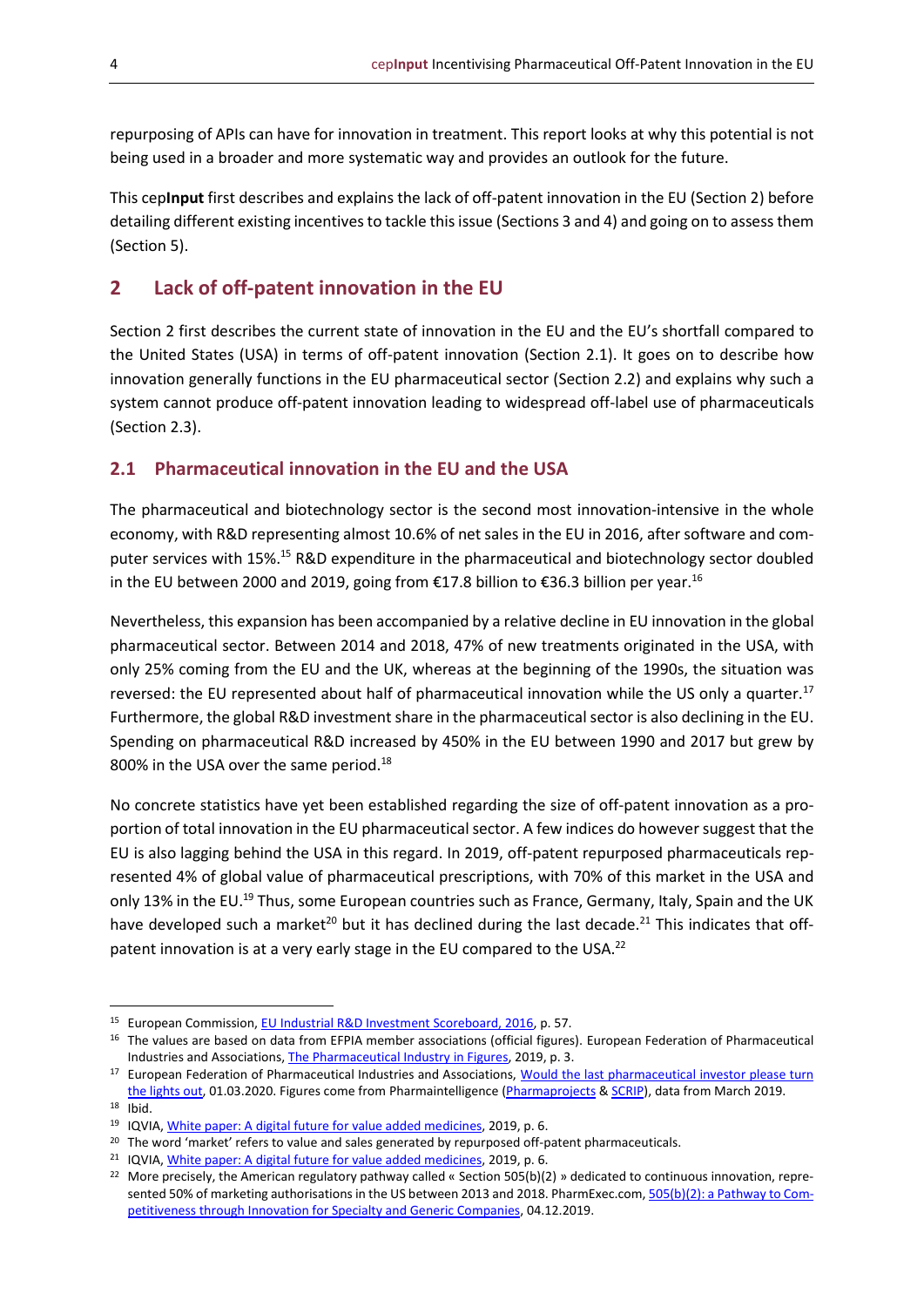#### <span id="page-4-0"></span>**2.2 Dominant innovation system in the EU pharmaceutical sector**

Developing a *de novo* pharmaceutical<sup>23</sup> is very costly. According to industry-data-based estimates, the average R&D costs for a new chemical or biological API reached €1.93 billion in 2014.<sup>24</sup> Other sources put the cost at only €1 billion.<sup>25</sup> These costs are mainly composed of success costs (7%), failure costs<sup>26</sup> (40%) and borrowing costs (53%).<sup>27</sup> The very high proportion of borrowing costs is explained by the high failure rate: less than 10% of applications for marketing authorisation<sup>28</sup> regarding *de novo* pharmaceuticals are successful.<sup>29</sup>

R&D costs are cover the discovery phase<sup>30</sup> and the clinical trials<sup>31</sup> that are needed for marketing authorisation. On average, for one new-API-based pharmaceutical reaching marketing authorisation, thousands of APIs have been investigated at the beginning of the research process.<sup>32</sup> Then, once the API has been discovered, it goes through a process which usually takes on average twelve years before a pharmaceutical reaches the market.<sup>33</sup> Once clinical data from three different phases of clinical trials<sup>34</sup> is available, a pharmaceutical company can apply for a marketing authorisation.<sup>35</sup>

Given the size of R&D costs, the price of a pharmaceutical is a key component in determining the profitability of pharmaceutical companies. Once a pharmaceutical is authorised, its price is set very differently from one Member State to another as pricing and reimbursement falls within their area of competence. <sup>36</sup> Due to various protections, such as patents as well as regulatory data and market exclusivity, pharmaceutical companies can protect their price in order to compensate for their R&D costs and make a profit. The price of a *de novo* pharmaceutical in the EU is protected for at least ten years. <sup>37</sup> The

<sup>23</sup> A d*e novo* pharmaceutical corresponds to a pharmaceutical based on a newly discovered and investigated API.

<sup>&</sup>lt;sup>24</sup> Pre-tax capitalized costs per approval amount to \$2,558 million (2013 dollars) in their study. Taking the average exchange rate between dollar and euro in 2013 (1.3284 dollar for 1 euro), these costs amount to €1.93 billion per pharmaceutical. Joseph A. DiMasi, Henry G. Grabowski, Ronald W. Hansen, Innovation in the pharmaceutical industry: New estimates of [R&D costs,](https://www.sciencedirect.com/science/article/abs/pii/S0167629616000291) Journal of Health Economics, Volume 47, 2016, Pages 20-33, highlights.

<sup>&</sup>lt;sup>25</sup> The average high-quality estimate for investment costs amounts to \$1143.3 billion (2018 dollars) in their study. Taking the average exchange rate between dollar and euro in 2018 (1.1811 dollar for 1 euro), these costs amount to €0.97 billion, i.e. about €1 billion. Wouters OJ, McKee M, Luyten J. [Research and Development Costs of New Drugs](https://jamanetwork.com/journals/jama/article-abstract/2768973)-Reply. JAMA. 2020;324(5):518. p. 869.

<sup>&</sup>lt;sup>26</sup> These costs correspond to all the costs invested in pharmaceuticals which had to stop their development and marketing at any stage of the process. Gupta Strategists, [The cost of opportunity: A study on pharmaceutical R&D costs,](https://gupta-strategists.nl/storage/files/The-cost-of-opportunity-Gupta-Strategists.pdf) 02.2019, p. 8.

<sup>&</sup>lt;sup>27</sup> Gupta Strategists[, The cost of opportunity: A study on pharmaceutical R&D costs,](https://gupta-strategists.nl/storage/files/The-cost-of-opportunity-Gupta-Strategists.pdf) 02.2019, p. 8.

<sup>&</sup>lt;sup>28</sup> A marketing authorisation in the EU is the approval to market a pharmaceutical in one, several or all European Union Member States. EMA[, Marketing authorisation.](https://www.ema.europa.eu/en/glossary/marketing-authorisation)

<sup>&</sup>lt;sup>29</sup> Ashburn, T., Thor, K. [Drug repositioning: identifying and developing new uses for existing drugs.](https://www.nature.com/articles/nrd1468) Nat Rev Drug Discov 3, 673–683 (2004), p. 1.

<sup>30</sup> The discovery phase involves screening essays and toxicity testing. Kraljevic S, Stambrook PJ, Pavelic K. Accelerating drug [discovery.](https://www.ncbi.nlm.nih.gov/pmc/articles/PMC1299137/) EMBO Rep. 2004;5(9):837-842, Summary.

<sup>&</sup>lt;sup>31</sup> Clinical trials are studies intended to discover or verify the effects of one or more investigational pharmaceuticals, i.e. pharmaceuticals which still have not been granted a marketing authorisation. EMA, [Human regulatory.](https://www.ema.europa.eu/en/human-regulatory/research-development/clinical-trials-human-medicines)

<sup>&</sup>lt;sup>32</sup> Vagelos[, Are Prescription Drug Prices High?,](https://www.jstor.org/stable/2876283) Science, New Series, Vol. 252, No. 5009 (May 24, 1991), p. 1082.

<sup>&</sup>lt;sup>33</sup> Kraljevic S, Stambrook PJ, Pavelic K. [Accelerating drug discovery.](https://www.ncbi.nlm.nih.gov/pmc/articles/PMC1299137/) EMBO Rep. 2004;5(9):837-842, Summary.

<sup>34</sup> Phase I clinical trials study the safety of the tested treatment on volunteer patients, Phase II clinical trials study efficacy and dosing of the treatment, and Phase III clinical trials assess the added value of the innovation and require a large pool of participants. Cancer.org[, types and phases of clinical trials,](https://www.cancer.org/treatment/treatments-and-side-effects/clinical-trials/what-you-need-to-know/phases-of-clinical-trials.html) 18.08.2020.

<sup>&</sup>lt;sup>35</sup> The EMA asks for clinical study reports for every phase to be included in the marketing authorisation application. EMA, [ICH guideline M4 \(R4\) on common technical document \(CTD\) for the registration of pharmaceuticals for human use](https://www.ema.europa.eu/en/documents/scientific-guideline/ich-guideline-m4-r4-common-technical-document-ctd-registration-pharmaceuticals-human-use_en.pdf)  $$ [organisation of CTD, 19.03.2021,](https://www.ema.europa.eu/en/documents/scientific-guideline/ich-guideline-m4-r4-common-technical-document-ctd-registration-pharmaceuticals-human-use_en.pdf) p. 6.

<sup>&</sup>lt;sup>36</sup> EMA, **The European regulatory system for medicines**,

<sup>&</sup>lt;sup>37</sup> As mentioned in the introduction, data and market exclusivities apply to pharmaceuticals and not to APIs. In Europe, marketing authorisation automatically grants eight years of data exclusivity (which also includes market exclusivity) and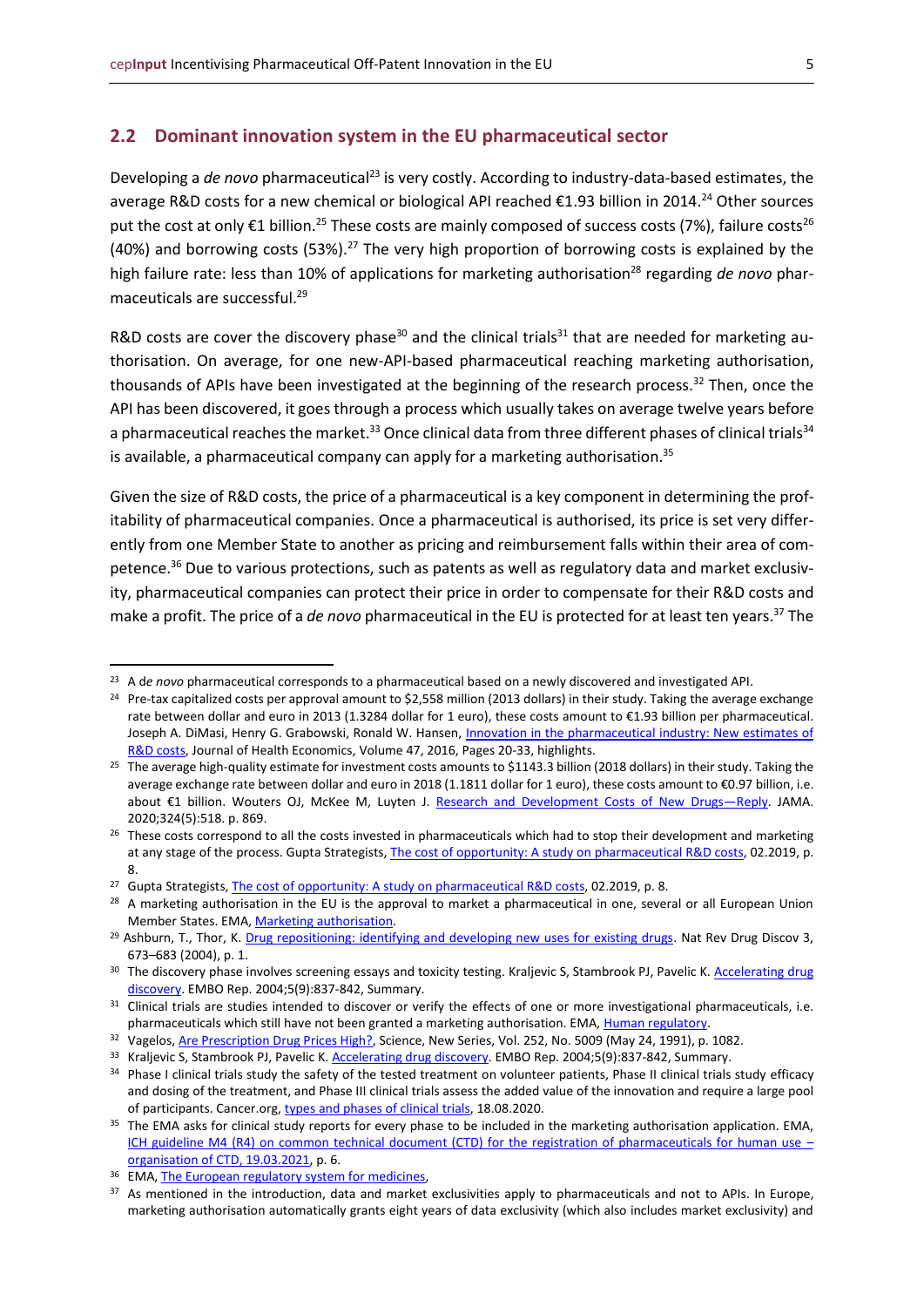total exclusivity can be extended to eleven years if, during the first eight years of exclusivity, the innovative pharmaceutical company obtains an authorisation for one or more new therapeutic indications which are held to bring a significant clinical benefit in comparison with existing therapies.<sup>38</sup> In reality, the protection of pharmaceuticals is longer than these ten or eleven years of market exclusivity: the European Commission found in 2019 that effective protection amounted to 13 years, down from 15 years in 1996<sup>39</sup>, e.g. thanks to supplementary protection certificates which protect the API for five more years, adding up to 25 years of API protection, which by extension also protects the pharmaceutical's price and market from competition. 40

#### <span id="page-5-0"></span>**2.3 Specificity of off-patent innovation in the EU**

Off-patent innovation does not follow the same rules as those described above. First, repurposing an off-patent API does not entail as much cost as developing a *de novo* pharmaceutical based on a newly discovered API. There is no longer any need for an initial research and discovery phase. <sup>41</sup> Overall, the cost of repurposing an API is generally lower than the development of a new pharmaceutical but still amounts to about 50-60% of the R&D cost for a *de novo* pharmaceutical. 42

When it comes to the price of repurposed off-patent pharmaceuticals in the EU, the fact that no market protection is granted for the new indication – except for very specific cases<sup>43</sup> – means that nothing prevents a pharmaceutical company from using the repurposed off-patent APIs<sup>44</sup> with this new indication. <sup>45</sup> Any company can access the regulatory data used for the market authorisation and perform the repositioning, reformulation or recombination developed by the innovative company. As a result, this quantity of off-patent pharmaceuticals adjusts to demand, prices are as competitive as for generic pharmaceuticals,<sup>46</sup> and they are treated like generic pharmaceuticals by the regulator. More precisely, generic prices respond to supply but also receive regulation from national authorities. For instance, in France, the discount compared to the price of the original pharmaceutical must be 60% when the generic pharmaceutical makes its market entry.<sup>47</sup> In Portugal and Italy, this discount is 50%, in Germany

two years of subsequent market exclusivity during which competitors can access regulatory data. EMA, Data exclusivity, [market protection, orphan and paediatric](https://www.ema.europa.eu/en/documents/presentation/presentation-data-exclusivity-market-protection-orphan-paediatric-rewards-s-ribeiro_en.pdf) rewards, 28.10.2018, p. 5.

<sup>&</sup>lt;sup>38</sup> EMA, Data exclusivity, market [protection, orphan and paediatric rewards,](https://www.ema.europa.eu/en/documents/presentation/presentation-data-exclusivity-market-protection-orphan-paediatric-rewards-s-ribeiro_en.pdf) 28.10.2018, p. 3.

<sup>&</sup>lt;sup>39</sup> European Commission, Study on the economic impact of supplementary protection certificates, pharmaceutical incentives [and rewards in Europe,](https://ec.europa.eu/health/sites/default/files/human-use/docs/pharmaceuticals_incentives_study_en.pdf) 2021, p. 12.

<sup>40</sup> Ibid., p. 69.

<sup>41</sup> Hernandez JJ, Pryszlak M, Smith L, Yanchus C, Kurji N, Shahani VM and Molinski SV (2017), Giving Drugs a Second Chance: [Overcoming Regulatory and Financial Hurdles in Repurposing Approved Drugs As Cancer Therapeutics.](https://www.ncbi.nlm.nih.gov/pmc/articles/PMC5694537/pdf/fonc-07-00273.pdf) Front. Oncol. 7:273. p. 2.

<sup>42</sup> Ibid., p. 2.

<sup>43</sup> See Section 3.1 for more details.

<sup>44</sup> The Input uses the expression of "repurposed off-patent API" when the repurposed API has still not resulted in a repurposed pharmaceutical, which happens when the repurposing company succeeds in being granted a marketing authorisation for its new indication. In this case, "repurposed off-patent pharmaceutical" is used.

<sup>&</sup>lt;sup>45</sup> In Europe, no regulatory protection is provided to off-patent repurposed pharmaceuticals. It is worth noting that this situation is very different in the US where the regulatory pathway « Section 505(b)(2) » grants between three and seven years of market exclusivity. See Section 4.1 for more details. US Food & Drug Administration, [Small Business Assistance](https://www.fda.gov/drugs/cder-small-business-industry-assistance-sbia/small-business-assistance-frequently-asked-questions-new-drug-product-exclusivity): [Frequently Asked Questions for New Drug Product Exclusivity,](https://www.fda.gov/drugs/cder-small-business-industry-assistance-sbia/small-business-assistance-frequently-asked-questions-new-drug-product-exclusivity) 02.11.2016.

<sup>46</sup> A generic pharmaceutical is a pharmaceutical that is developed to be the same as a pharmaceutical that has already been authorised. Its authorisation is based on efficacy and safety data from studies on the original pharmaceutical. EMA, [Ge](https://www.ema.europa.eu/en/glossary/generic-medicine)[neric medicine.](https://www.ema.europa.eu/en/glossary/generic-medicine)

<sup>47</sup> European Commission[, External reference pricing of medicinal products: simulation](https://ec.europa.eu/health/sites/default/files/healthcare/docs/erp_reimbursement_medicinal_products_en.pdf) based considerations for cross-coun[try coordination,](https://ec.europa.eu/health/sites/default/files/healthcare/docs/erp_reimbursement_medicinal_products_en.pdf) p. 72.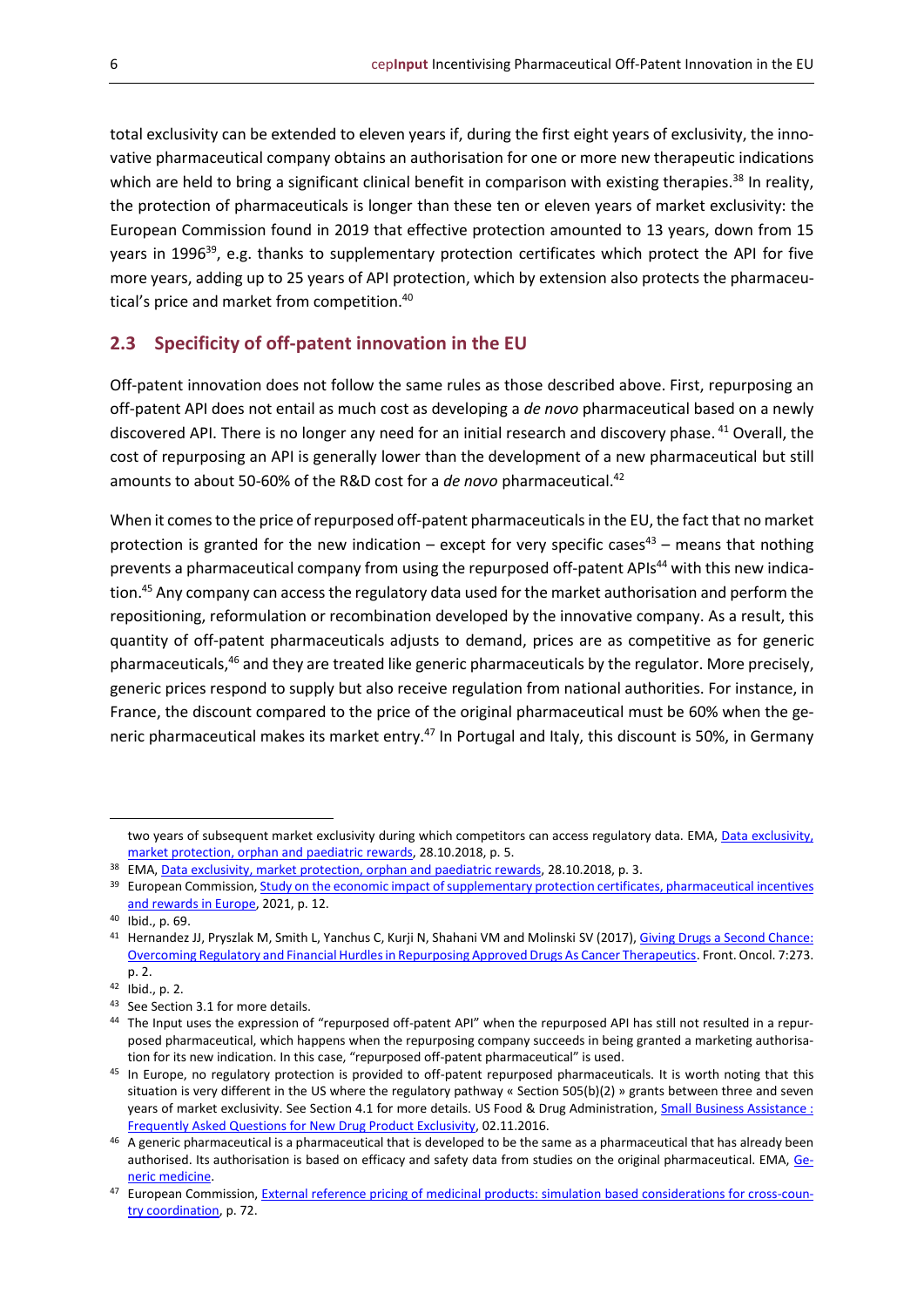10% (both for the original and generic pharmaceuticals).<sup>48</sup> Furthermore, generics are generally included in external reference pricing schemes $49 -$  which limit price-fixing of generics to a bandwidth based on the prices for the same pharmaceutical abroad. Repurposed off-patent pharmaceutical prices also comply with these discounts.

Off-patent innovation therefore faces two challenges: a) significant costs and long development phase<sup>50</sup> and b) uncertain price on the markets, in other words: uncertain profits. This results in a lack of incentive to repurpose off-patent APIs for the pharmaceutical sector. Furthermore, the potential reduction of market potential due to clinical trials revealing dangerous side effects is also a disincentive for the industry.<sup>51</sup> Despite this, the lack of incentive results in wide off-label use of pharmaceuticals<sup>52</sup> in the health sector, especially for tackling unmet needs. Indeed, there is no EU law provision which prevents a pharmaceutical being prescribed for therapeutic indications other than those for which a marketing authorisation has been granted.<sup>53</sup> The repurposing of off-patent APIs may contribute to limiting the need for off-label use, hence limiting the risks involved.

#### <span id="page-6-0"></span>**3 Ex-ante incentives to tackle the lack of off-patent innovation**

To tackle the lack of off-patent innovation in the pharmaceutical sector, incentives may be used in at least four different stages of the repurposing process:

- (1) in the initial stage, by granting more funding for research and development and triggering more cooperation between stakeholders,
- (2) when the innovative organisation chooses its regulatory pathway<sup>54</sup> for marketing authorisation, by introducing features favourable to quicker patient access and commercialisation,
- (3) when the regulator grants marketing authorisation linked to market protection, by creating a protection favourable to repurposed pharmaceuticals,
- (4) when the price of the repurposed pharmaceutical or the new indication is set, by introducing premiums rewarding the added value of the pharmaceutical.

Section 3 will therefore focus on incentives created by public authorities to target repurposing, which take effect before marketing authorisation  $- (1)$  and  $(2)$  –, known as ex-ante incentives, while Section

<sup>48</sup> Nayroles G, Frybourg S, Gabriel S, Kornfeld Å, Antoñanzas-Villar F, Espín J, Jommi C, Martini N, de Pouvourville G, Tolley K, Wasem J, Toumi M. [Unlocking the potential of established products: toward new incentives rewarding innovation in Eu](https://pubmed.ncbi.nlm.nih.gov/28740616/)[rope.](https://pubmed.ncbi.nlm.nih.gov/28740616/) J Mark Access Health Policy. 2017 May 12;5(1):1298190. p. 3.

<sup>&</sup>lt;sup>49</sup> Pharmaceutical Pricing and Reimbursement Information, External Price Referencing (EPR).

<sup>&</sup>lt;sup>50</sup> Between three and twelve years vs. between five and 15 years for an original pharmaceutical ; see for the first range Hernandez JJ, Pryszlak M, Smith L, Yanchus C, Kurji N, Shahani VM and Molinski SV (2017[\) Giving Drugs a Second Chance:](https://www.ncbi.nlm.nih.gov/pmc/articles/PMC5694537/pdf/fonc-07-00273.pdf)  [Overcoming Regulatory and Financial Hurdles in Repurposing Approved Drugs As Cancer Therapeutics.](https://www.ncbi.nlm.nih.gov/pmc/articles/PMC5694537/pdf/fonc-07-00273.pdf) Front. Oncol. 7:273. p. 2., and see for the second range European Commission, Study on the economic impact of supplementary protection [certificates, pharmaceutical incentives and rewards in Europe,](https://ec.europa.eu/health/sites/default/files/human-use/docs/pharmaceuticals_incentives_study_en.pdf) 05.2018 p. 21.

<sup>&</sup>lt;sup>51</sup> European Commission, <u>Study on off-label use of medicinal products in the European Union</u>, p. 10.

<sup>&</sup>lt;sup>52</sup> Off-label use in the health sector involves the use of a medicine for an unapproved indication or in an unapproved age group, dosage, or mode of administration, which is generally necessary to fulfil the individual patient's needs. It is common practice in the health sector for physicians to prescribe pharmaceuticals off-label, especially in clinical areas of high unmet needs, i.e. oncology/haematology, psychiatry and rheumatology. The paediatric and rare disease population is the main target. Off-label use is present both in hospitals and outpatient settings. An increasing demand from patients and physicians to obtain a marketing authorisation for the new use, and the time and costs needed to investigate a new indication, are the mains reasons for off-label use. For further details, see European Commission, Study on off-label use [of medicinal products in the European Union,](https://ec.europa.eu/health/sites/default/files/files/documents/2017_02_28_final_study_report_on_off-label_use_.pdf) p. 10 and p. 15.

<sup>&</sup>lt;sup>53</sup> European Court of Justice, [Laboratoires CTRS vs Commission,](https://eur-lex.europa.eu/legal-content/FR/TXT/?uri=CELEX%3A62012TJ0301) paragraph 79.

<sup>54</sup> A regulatory pathway is a procedure set by the regulators that applicants must follow to potentially be granted a marketing authorisation. EMA[, Authorisation of medicines.](https://www.ema.europa.eu/en/about-us/what-we-do/authorisation-medicines)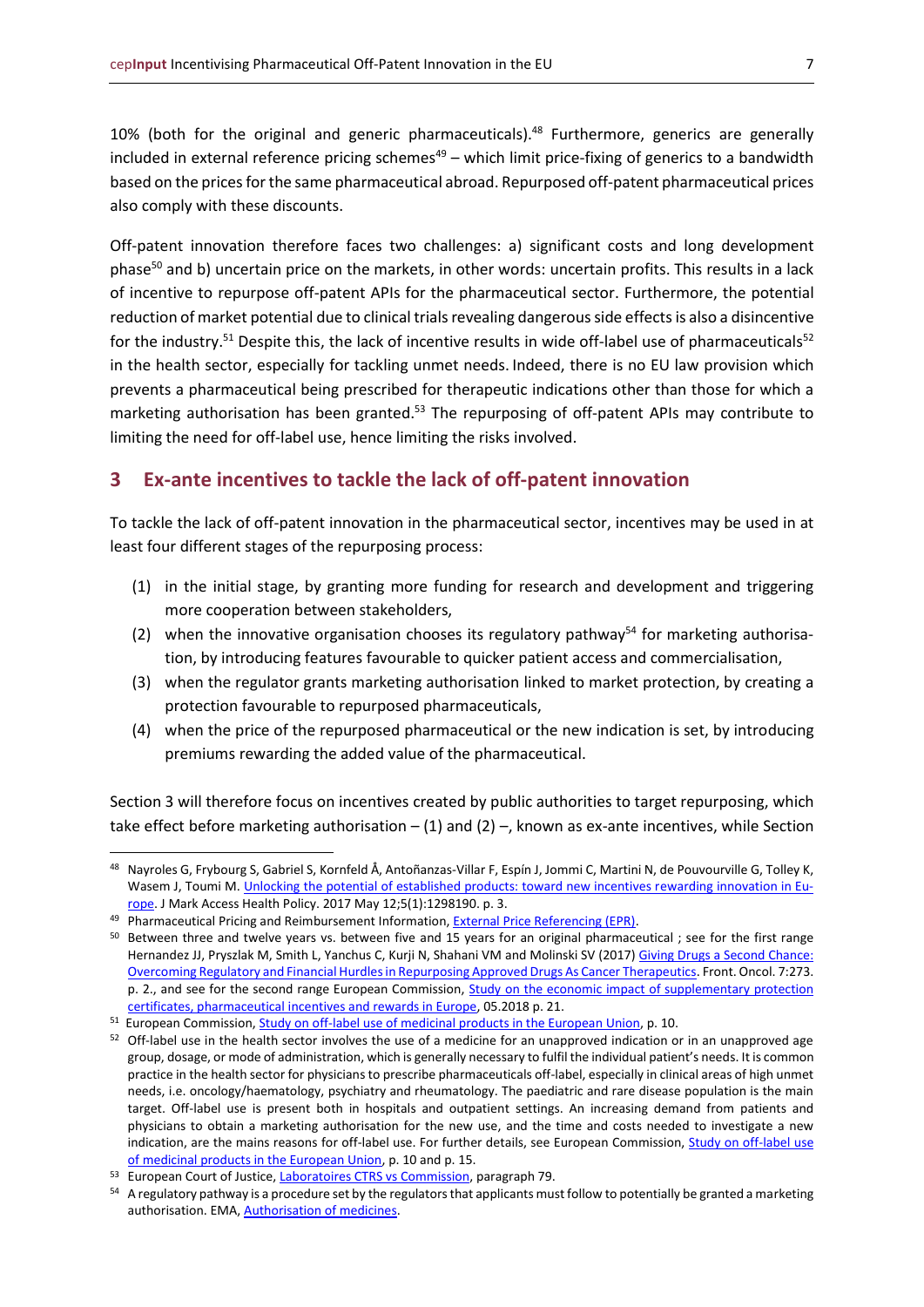4 will focus on incentives created by public authorities to target repurposing, which take effect after marketing authorisation  $-$  (3) and (4)  $-$ , known as ex-post incentives. These two sections consider valuable incentives both inside and outside the EU.

Regarding ex-ante incentives,<sup>55</sup> the EU is developing a system for off-patent innovation (Section 3.1) and the UK a system for repurposing – not only targeted at off-patent APIs (Section 3.2).

#### <span id="page-7-0"></span>**3.1 EU system for off-patent innovation**

The EU is developing an innovative public-private framework for repurposing (Section 3.1.1) and has a project for a Repurposing Platform financed by Horizon Europe (Section 3.2.1).

#### <span id="page-7-1"></span>**STAMP framework to repurpose off-patent APIs**

In 2016, the EU Commission created the "Safe and Timely Access to Medicines for Patients" ("STAMP") expert group<sup>56</sup>, whose mission, among other things, is to develop innovative pathways to bring repurposed pharmaceuticals to the market. In 2018, the industry proposed an experimental framework<sup>57</sup> to ease the repurposing of off-patent APIs,<sup>58</sup> which was adopted by the Pharmaceutical Committee<sup>59</sup> in 2019. The aim of the framework is to bring new indications on-label $60 -$  using existing pharmaceuticals – and to identify how stakeholders collaborate in this context. <sup>61</sup> In other words, the repurposing framework aims to foster the authorisation of an indication for an off-patent API, for which some data have already been generated thanks to its off-label use.<sup>62</sup>

The scope of the framework – launched in 2021 $^{63}$  – is as follows:<sup>64</sup> A new indication for a well-established pharmaceutical<sup>65</sup> has to be identified, as distinct from the current authorised indications, by a

<sup>&</sup>lt;sup>55</sup> The frameworks mentioned in Sections 3.1 and 3.2 mostly include ex-ante incentives, and very marginally ex-post incentives. See Section 4 for more details.

<sup>&</sup>lt;sup>56</sup> The STAMP expert group is set up to provide advice and expertise to the Commission services in relation to the implementation of the EU Pharmaceutical legislation, as well as programmes and policies in this field. STAMP exchanges views and information about the experience of Member States, examines national initiatives and identifies ways to use more effectively the existing EU regulatory tools with the aim of further improving safe and timely access and availability of pharmaceuticals for patients. It is a working group including representatives from Member States, the European Medicines Agency (EMA) and stakeholders from industry, not-for-profit organisation, patient, healthcare and payer representative organisations. European Union, Scope, objectives and functioning of the Commission Expert Group on Safe and Timely Access to [Medicines for Patients \("STAMP"\)](https://www.asktheeu.org/en/request/2364/response/8288/attach/7/annex%205.STAMP%20mandate.pdf), 06.12.2018, p. 1.

<sup>&</sup>lt;sup>57</sup> This framework is a protocol for repurposing, relying on existing legal provisions, to be tested in anticipation of a more definitive framework ex-post. It is more focused on cooperation between stakeholders rather than providing for new regulatory paths to market.

<sup>&</sup>lt;sup>58</sup> European Commission, Proposal for a framework to support not-for-profit organisations and academia in repurposing [authorised medicines,](https://ec.europa.eu/health/sites/default/files/files/committee/pharm773_repurposing_annex_en.pdf) 2019.

<sup>&</sup>lt;sup>59</sup> The Pharmaceutical Committee is an advisory body for the EU Commission. It is a forum where the Commission, Member States, EMA and its other members, such as EEA countries, can interact on policy and implementation issues relating to the pharmaceutical acquis. European Commission, *Pharmaceutical Committee*, 11.2019, p. 1.

 $60$  Using a pharmaceutical on-label means the pharmaceutical is used for the indication, age, group, dosage or mode of ad-ministration which was applied for during the marketing authorisation process. Inferred from EMA[, Off-label use.](https://www.ema.europa.eu/en/glossary/label-use)

<sup>&</sup>lt;sup>61</sup> European Commission, Proposal for a framework to support not-for-profit organisations and academia in repurposing [authorised medicines,](https://ec.europa.eu/health/sites/default/files/files/committee/pharm773_repurposing_annex_en.pdf) 2019, p. 1.

<sup>62</sup> Ibid., p. 4.

<sup>&</sup>lt;sup>63</sup> EMA, [Repurposing of authorised medicines: pilot to support not-for-profit organisations and academia,](https://www.ema.europa.eu/en/news/repurposing-authorised-medicines-pilot-support-not-profit-organisations-academia) 28.10.2021.

<sup>&</sup>lt;sup>64</sup> For the entire paragraph: European Medicine Agency, <u>Repurposing of established substances</u>, 25.09.2019, p. 7.

<sup>&</sup>lt;sup>65</sup> A well-established pharmaceutical is based on an API which has been used for more than ten years and whose efficacy and safety have been well established. When they are the object of further applications for marketing authorisation, the latter can be based on results from the scientific literature. One year of regulatory data protection is granted in this case (Art. 10(5) of Directive (EC) 2001/83). EMA[, Well-established use.](https://www.ema.europa.eu/en/glossary/well-established-use)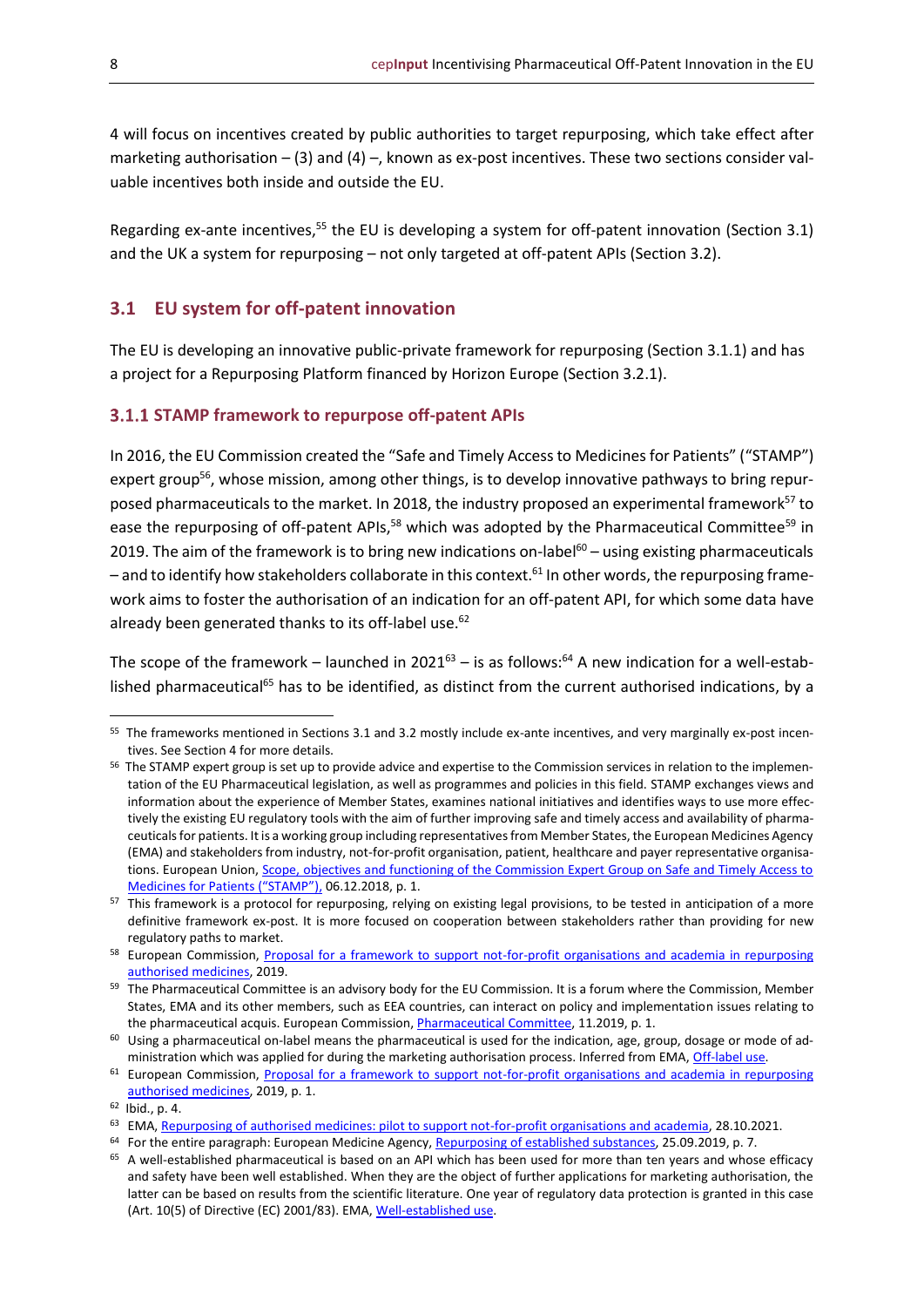Member State or the EU, in an area where significant public health benefits are likely to be achieved.<sup>66</sup> The well-established pharmaceutical must be free from any regulatory protections and there should already be supporting evidence that the API is effective in the context of the new indication (real world evidence<sup>67</sup>). Finally, a "champion" – a non-profit organisation<sup>68</sup> – would assume responsibility for taking all the steps necessary to bring this identified indication on-label. The protocol is as follows:<sup>69</sup>

- (1) the champion identifies a new indication which it wants to put on-label and approaches the European Medicines Agency (EMA) and/or equivalent national authorities to integrate the STAMP framework, 70
- (2) using identified data sources and/or own data, the champion submits its proposal to enter either an EU or a national pre-existing regulatory pathway to the relevant regulatory authority and arranges a meeting.<sup>71</sup> Other stakeholders (patient groups, clinical investigators, etc.) may attend. It can already contact marketing authorisation holders (MAHs) to get advice regarding clinical data generation and regulatory pathways to marketing authorisation.<sup>72</sup>
- (3) it seeks scientific advice<sup>73</sup> from the regulator who decides whether the well-established pharmaceutical should follow the chosen pathway. If not, the regulator can signpost to different existing regulatory pathways. 74
- (4) the champion follows the regulator's recommendations and seeks the appropriate MAH from the private sector to bring the new indication on-label, $75$
- (5) the MAH and the champion collaborate to create relevant data for filing, responses and inspections from the regulator.<sup>76</sup>
- (6) As an incentive, the MAH can either benefit from the orphan designation, $77$  paediatric use marketing authorisation,<sup>78</sup> or the one-year regulatory data protection for well-established

<sup>66</sup> European Commission, [Proposal for a framework to support not-for-profit organisations and academia in repurposing](https://ec.europa.eu/health/sites/default/files/files/committee/pharm773_repurposing_annex_en.pdf)  [authorised medicines,](https://ec.europa.eu/health/sites/default/files/files/committee/pharm773_repurposing_annex_en.pdf) 2019, p. 3.

<sup>&</sup>lt;sup>67</sup> Clinical evidence gathered through research performed after marketing authorisation of a pharmaceutical. EMA, Real world evidence – [what have we learned recently at EMA](https://www.ema.europa.eu/en/documents/presentation/presentation-real-world-evidence-rwe-what-have-we-learned-recently-ema-emas-pcwp-hcpwp-joint-meeting_en.pdf) ?

<sup>&</sup>lt;sup>68</sup> A champion cannot be a private company and cannot be financed by private profit organisations in the pharmaceutical sector, nor can it have concluded any operating agreements with any pharmaceutical company regarding their sponsorship or participation to the specific research project at the time of entry into the framework. It must coordinate or foster research up until the point of full industry engagement. It coordinates the project by engaging all stakeholders of the process (regulator, industry, patient groups, etc.). European Commission, [Proposal for a framework to support not-for](https://ec.europa.eu/health/sites/default/files/files/committee/pharm773_repurposing_annex_en.pdf)[profit organisations and academia in repurposing authorised medicines,](https://ec.europa.eu/health/sites/default/files/files/committee/pharm773_repurposing_annex_en.pdf) 2019, p. 3.

<sup>&</sup>lt;sup>69</sup> European Commission, Proposal for a framework to support not-for-profit organisations and academia in repurposing [authorised medicines,](https://ec.europa.eu/health/sites/default/files/files/committee/pharm773_repurposing_annex_en.pdf) 2019, p. 8.

<sup>70</sup> Ibid., p. 5.

<sup>71</sup> Ibid., p. 5-6.

<sup>72</sup> Ibid., p. 6.

<sup>&</sup>lt;sup>73</sup> EMA provides scientific advice to support the timely and sound development of high-quality, effective and safe pharmaceuticals, for the benefit of patients. EMA, **Scientific advice and protocol assistance**.

<sup>&</sup>lt;sup>74</sup> European Commission, Proposal for a framework to support not-for-profit organisations and academia in repurposing [authorised medicines,](https://ec.europa.eu/health/sites/default/files/files/committee/pharm773_repurposing_annex_en.pdf) 2019, p. 6.

<sup>75</sup> Ibid., p. 6.

<sup>76</sup> Ibid., p. 6.

<sup>77</sup> Orphan designated pharmaceuticals authorised for marketing in the EU are eligible for ten years' market exclusivity for the orphan designated indication. EMA[, Applying for orphan designation.](https://www.ema.europa.eu/en/human-regulatory/research-development/orphan-designation/applying-orphan-designation)

 $78$  Pharmaceuticals which are authorised for a paediatric use pursuant to a paediatric investigation plan agreed by the EMA are eligible for a separate period of data and marketing protection (8+2 years) for that paediatric indication. EMA[, Paedi](https://www.ema.europa.eu/en/human-regulatory/marketing-authorisation/paediatric-medicines/paediatric-use-marketing-authorisations)[atric-use marketing authorisation.](https://www.ema.europa.eu/en/human-regulatory/marketing-authorisation/paediatric-medicines/paediatric-use-marketing-authorisations)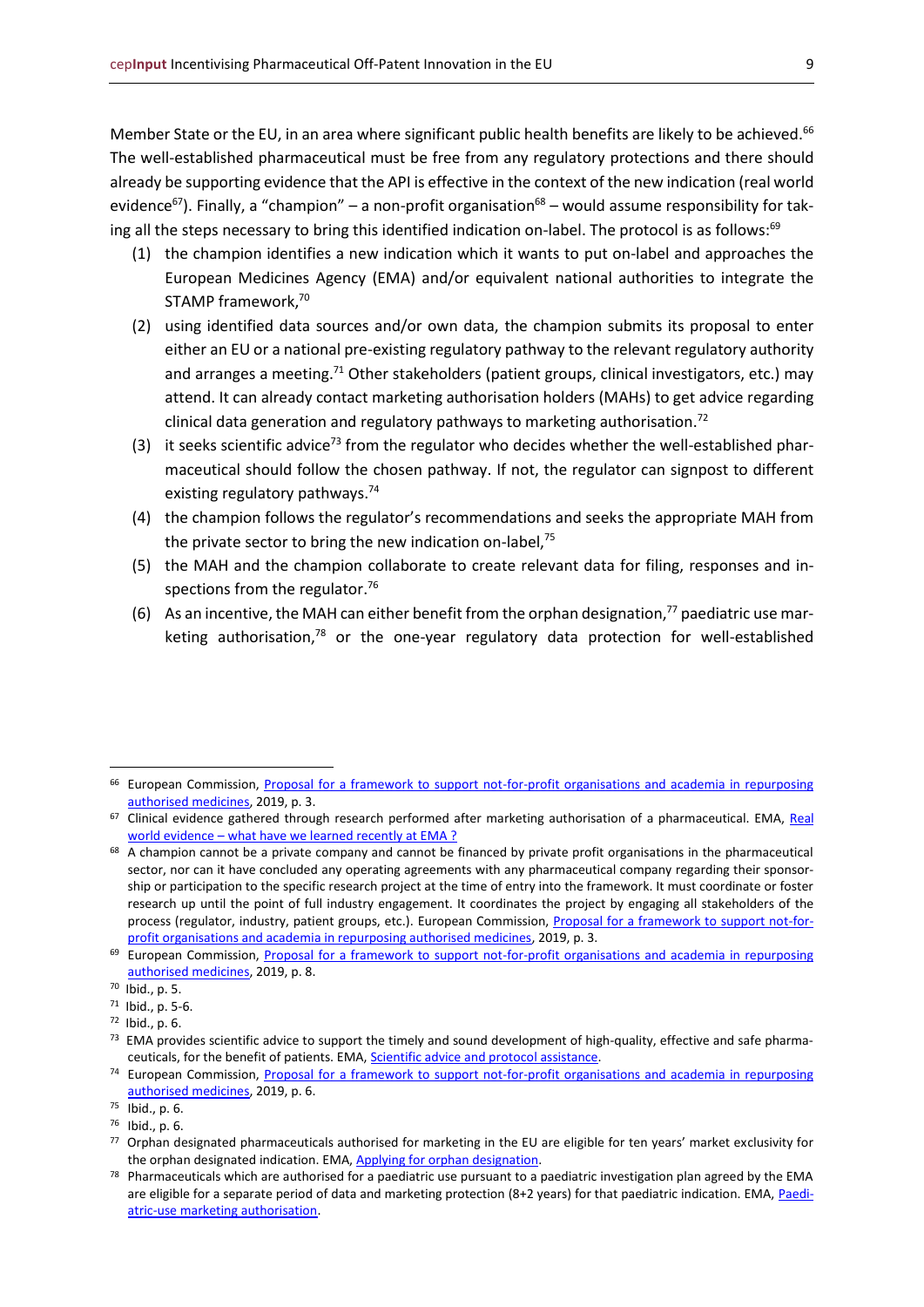pharmaceuticals.<sup>79</sup> Nevertheless, price is fixed according to every Member State's price setting system, depending on the respective national Health Technology Assessment<sup>80</sup>.

#### <span id="page-9-0"></span>**Project to create an EU Repurposing Platform**

Within its funding programme "Horizon Europe" (2021-2027), the EU is currently organising a tender to grant 50 million euros to create a Repurposing Platform.<sup>81</sup>

The tenderers must submit a proposal tackling the following issues: a) developing a new repurposing model attracting worldwide investment to make the EU take a global leadership position in this domain<sup>82</sup>, b) providing for transparent selection mechanisms for prioritising approved and investigational pharmaceuticals,<sup>83</sup> c) using innovative ways of repurposing opportunity identifications such as pharmacogenomics, <sup>84</sup> preclinical in-vitro methods, but also artificial intelligence, d) finding a way to create a functioning cooperation between all EU stakeholders, e) solving the problem of lack of ownership in repurposing projects.<sup>85</sup> The Repurposing Platform is expected to be established in the coming years.<sup>86</sup>

#### <span id="page-9-1"></span>**3.2 UK Repurposing System**

The UK Repurposing System is composed of a Repurposing Medicines Programme<sup>87</sup> establishing a catalyst public fund for repurposing (Section 3.2.1) and a new flexible regulatory pathway (Section 3.2.2).

#### <span id="page-9-2"></span>**Medicines Repurposing Programme**

The Medicines Repurposing Programme launched in March 2021 aims to minimise the barriers for any "repurposable" pharmaceuticals which could significantly improve patient care and associated outcomes and are likely to fulfil the requirements for funding in the National Health Service ("NHS").<sup>88</sup> A pilot project has already started<sup>89</sup>.

 $79$  A well-established substance is an API which has been used for more than ten years and its efficacy and safety have been well established. When they are the object of further applications for marketing authorisation, the latter can be based on results from the scientific literature. One year of regulatory data protection is granted in this case (Art. 10(5) of Directive (EC) 2001/83). EMA[, Well-established use.](https://www.ema.europa.eu/en/glossary/well-established-use)

<sup>80</sup> A health technology assessment is the systematic evaluation of the properties and effects of a health technology, addressing the direct and intended effects of this technology, as well as its indirect and unintended consequences, and aimed mainly at informing decision making regarding health. O'Rourke et al[., The new definition of health technology assess](https://pubmed.ncbi.nlm.nih.gov/32398176/)ment [: A milestone in international collaboration,](https://pubmed.ncbi.nlm.nih.gov/32398176/) 2020, p. 1.

<sup>&</sup>lt;sup>81</sup> Funding & tender opportunities of the European Commission, <u>Building a European innovation platform for the repurposing</u> [of medicinal products,](https://ec.europa.eu/info/funding-tenders/opportunities/portal/screen/opportunities/topic-details/horizon-hlth-2021-disease-04-02) 22.06.2021.

 $82$  The proposal should integrate the scientific, methodological, financial, legal, regulatory, and intellectual property aspects of the repurposing approach. Funding & tender opportunities of the European Commission, [Building a European innova](https://ec.europa.eu/info/funding-tenders/opportunities/portal/screen/opportunities/topic-details/horizon-hlth-2021-disease-04-02)[tion platform for the repurposing of medicinal products,](https://ec.europa.eu/info/funding-tenders/opportunities/portal/screen/opportunities/topic-details/horizon-hlth-2021-disease-04-02) 22.06.2021.

 $83$  An investigational pharmaceutical is a product which has been used in clinical trials but not brought to the market with its initial indication. Repositioning in this case allows for R&D cost compensations. NIH, [Investigational product.](https://www.niaid.nih.gov/research/dmid-investigational-product#:~:text=An%20investigational%20product%20may%20be,information%20about%20an%20approved%20use.)

<sup>84</sup> Pharmacogenomics is a field of research that studies how a person's genes affect how they respond to medications. NIH, [Pharmacogenomics.](https://www.nigms.nih.gov/education/fact-sheets/Pages/pharmacogenomics.aspx*)

<sup>&</sup>lt;sup>85</sup> On 22 July 2021, 27 organisations were looking for partners to deliver a proposal. [Among them,](https://ec.europa.eu/info/funding-tenders/opportunities/portal/screen/how-to-participate/interested-org-list/43971095) research organisations, public entities such as chambers of commerce, software companies, universities and hospitals can be found.

<sup>86</sup> The tender ends on 22 September 2021.

<sup>87</sup> This Programme is a roadmap and is not based on any specific legal provision in the UK.

<sup>88</sup> NHS[, Opportunities to Repurpose Medicines in the NHS in England,](https://www.england.nhs.uk/wp-content/uploads/2021/03/B0342-oportunities-to-repurpose-medicines-in-the-nhs-in-england.pdf) 02.03.2021, p. 3.

<sup>89</sup> The Mesenchymal Stem Cell Study for Children with Epidermolysis Bullosa (MissionEB) was the first pilot topic taken through NHS England's National Research Collaboration Programme with NIHR. NHS[, Opportunities to Repurpose Medi](https://www.england.nhs.uk/wp-content/uploads/2021/03/B0342-oportunities-to-repurpose-medicines-in-the-nhs-in-england.pdf)[cines in the NHS in England,](https://www.england.nhs.uk/wp-content/uploads/2021/03/B0342-oportunities-to-repurpose-medicines-in-the-nhs-in-england.pdf) 02.03.2021, p. 12.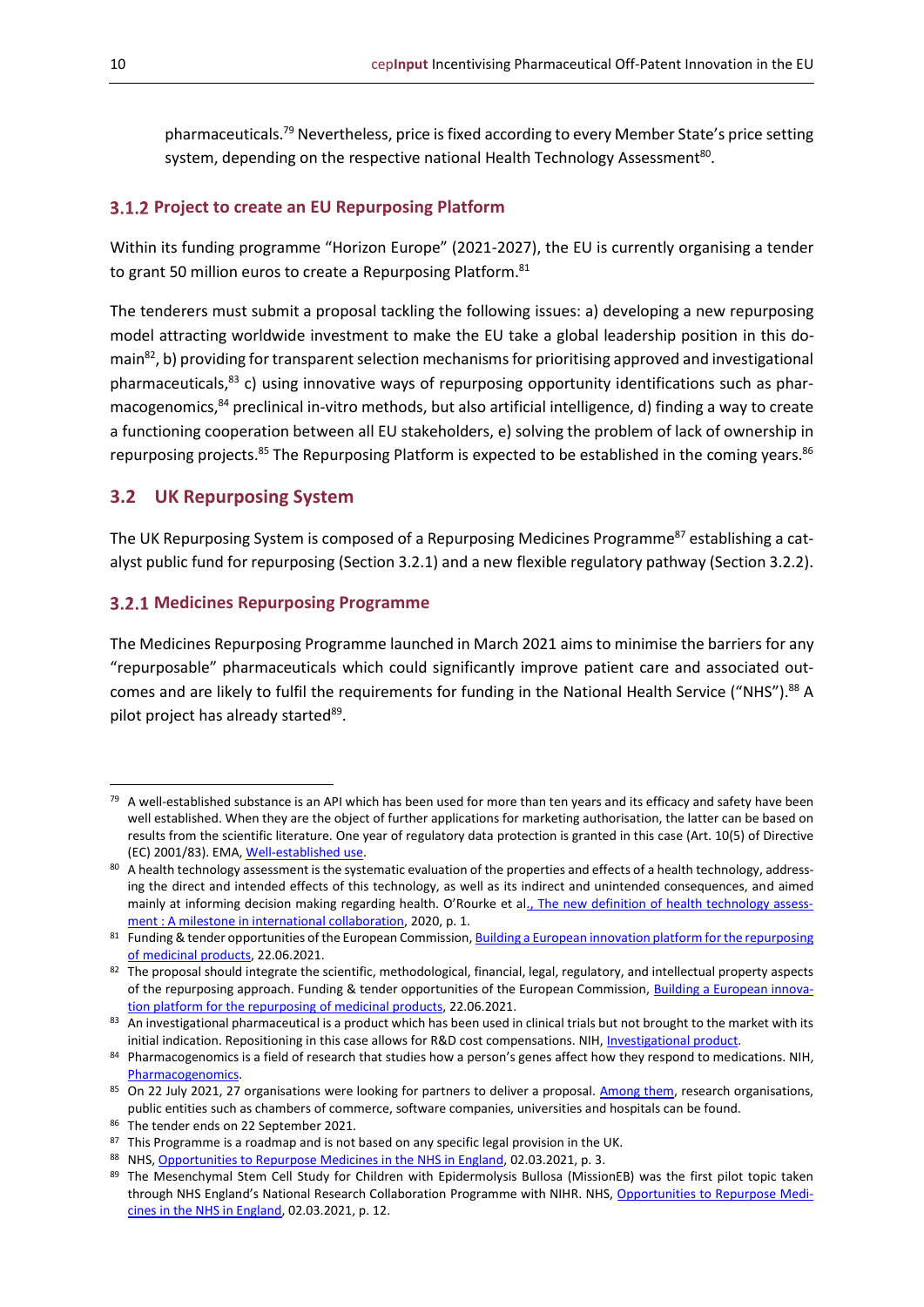This Repurposing Medicines Programme proceeds as follows: 90

- (1) new indications are identified by charities and lead clinicians within the Information Observatory<sup>91</sup> of the UK's National Institute for Health Research ("NIHR"). They are not necessarily targeting off-patent APIs. 92
- (2) a roadmap is drawn up and a program team is established to coordinate all the involved stakeholders, from the clinical data generation process to the marketing authorisation, under the supervision of British public authorities. 93
- (3) a catalyst fund  $-$  i.e. where private investors and companies can co-invest  $-$  helps finance these processes, the goal being to support two to three new indications per year in 2021 and 2022<sup>94</sup>, then six from 2023 onwards.
- (4) fast-track evidence generation is pursued using either existing or tailor-made regulatory pathways, in collaboration with British public authorities (see Section 3.2.2).<sup>95</sup> Either pharmaceutical companies or public research centres could take charge of clinical data generation.
- (5) It is expected that any incentives for MAHs to repurpose an API will be delivered in a way that does not impact existing pricing and reimbursement systems, which promote effective competition.<sup>96</sup>

#### <span id="page-10-0"></span>**Innovative Licensing<sup>97</sup> and Access Pathway**

This new Repurposing Program has now been completed by a new regulatory pathway, launched on 1 January 2021, which not only addresses repurposing but makes it easier: The Innovative Licensing and Access Pathway ("ILAP").<sup>98</sup> This pathway aims at accelerating the time to market<sup>99</sup>, to ease patient access to pharmaceuticals by providing a single integrated platform for sustained collaboration between the MHRA, partners and the MAHs.<sup>100</sup> It is open to repurposed off-patent pharmaceuticals, and to both commercial and non-commercial developers of pharmaceuticals.

A pharmaceutical company can obtain an "Innovation Passport" if it addresses a life-threatening or seriously debilitating condition or a significant unmet need. The pathway is also open without clinical trials data supporting the benefits of the pharmaceutical for patients. It can only base its claim on data from valid non-clinical models, i.e. real-world evidence from post-approval studies<sup>101</sup>, or data inferred

<sup>&</sup>lt;sup>90</sup> NHS[, Opportunities to Repurpose Medicines in the NHS in England,](https://www.england.nhs.uk/wp-content/uploads/2021/03/B0342-oportunities-to-repurpose-medicines-in-the-nhs-in-england.pdf) 02.03.2021,p. 3-4.

<sup>&</sup>lt;sup>91</sup> Ibid., p. 3.

<sup>92</sup> Ibid., p. 3.

<sup>&</sup>lt;sup>93</sup> These are the Medicines and Healthcare Regulatory Agency ("MHRA"), the National institute for Health and Care Excellence ("NICE") and the NIHR.

<sup>&</sup>lt;sup>94</sup> The necessary funding for repurposing in these cases is expected to be very small given the fact the NHS estimates the budget to be around £10.5 million yearly to add three indications per year. NHS, Opportunities to Repurpose Medicines [in the NHS in England,](https://www.england.nhs.uk/wp-content/uploads/2021/03/B0342-oportunities-to-repurpose-medicines-in-the-nhs-in-england.pdf) 02.03.2021, p. 11.

<sup>&</sup>lt;sup>95</sup> NHS[, Opportunities to Repurpose Medicines in the NHS in England,](https://www.england.nhs.uk/wp-content/uploads/2021/03/B0342-oportunities-to-repurpose-medicines-in-the-nhs-in-england.pdf) 02.03.2021, p. 15.

<sup>96</sup> Ibid., p. 4.

 $97$  In the UK, licensing is the process through which pharmaceuticals obtain a marketing authorisation – called a license. British Medical Journal, [The licensing of medicines in the UK,](https://dtb.bmj.com/content/47/4/45) 2015.

<sup>&</sup>lt;sup>98</sup> For the rest of the sub-section : MHRA, <u>Innovative Licensing and Access Pathway</u>, 30.03.2021.

<sup>&</sup>lt;sup>99</sup> The time to market corresponds to the timespan between the beginning of the development of a pharmaceutical and its marketing authorisation.

<sup>100</sup> GOV.UK[, The MHRA Innovative Licensing and Access Pathway is open for business,](https://www.gov.uk/government/news/the-mhra-innovative-licensing-and-access-pathway-is-open-for-business) 01.01.2021.

<sup>101</sup> These studies are also called pragmatic or practical clinical trials. Tunis et al.[, Practical Clinical Trials,](https://jamanetwork.com/journals/jama/article-abstract/197353) 2003, p. 1631.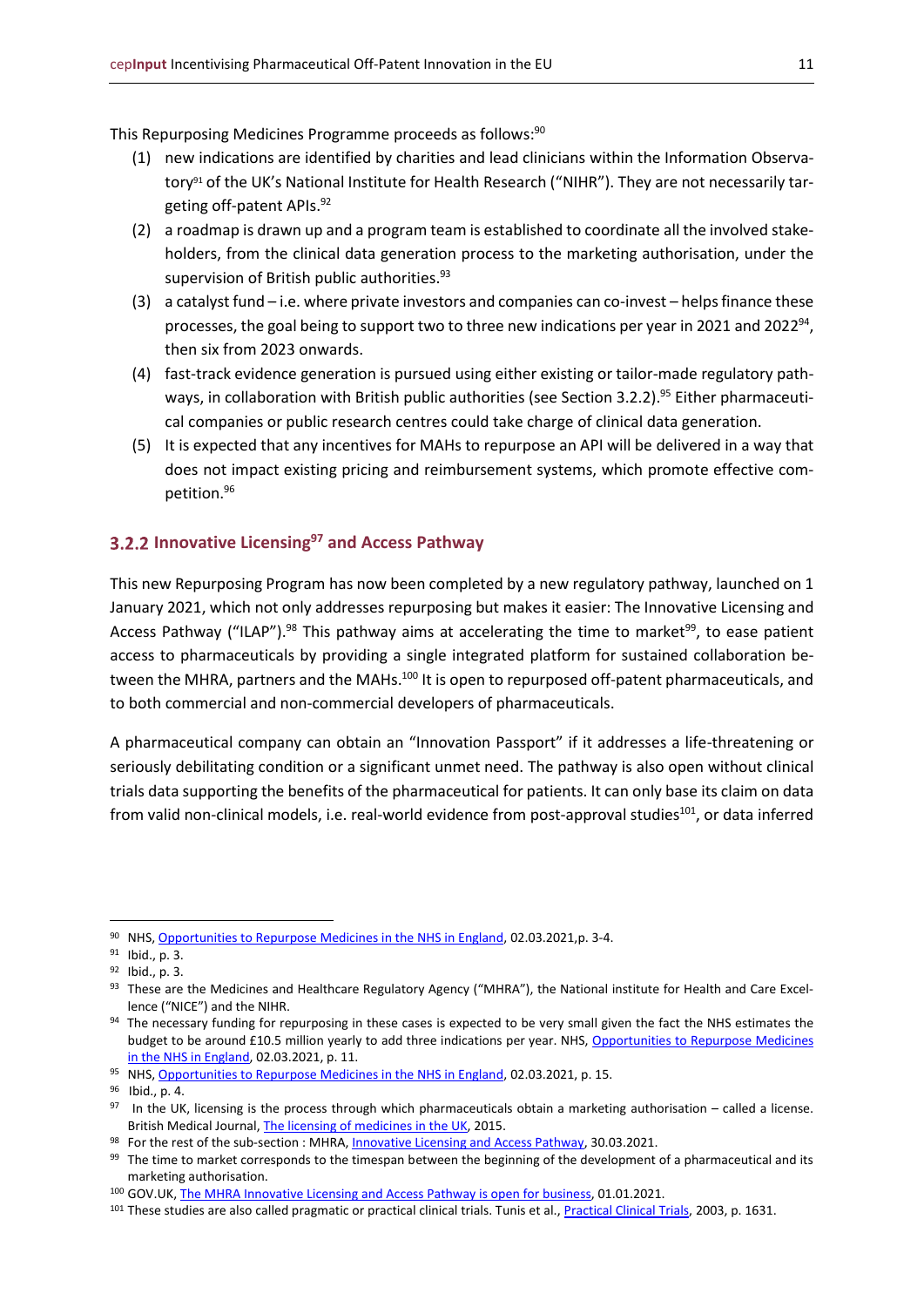from clinical trials dedicated to another indication. The goal of the Innovation Passport is to create a Target Development Profile for every candidate, resulting in a tailor-made regulatory pathway<sup>102</sup>.

#### <span id="page-11-0"></span>**4 Ex-post incentives to tackle the lack of off-patent innovation**

At EU level, no legal provision foresees incentives based on pricing and reimbursements, or on market protection – except for some specific cases $^{103}$  – for off-patent repurposed pharmaceuticals. Two types of ex-post incentives could motivate the pharmaceutical industry to repurpose off-patent API: incentives linked to reward (pricing, reimbursement policies, prizes, etc.) and market protection, which are complementary. The American system provides for market protection for off-patent pharmaceuticals (Section 4.1) while Belgium provides for a reward-based incentive (Section 4.2).

#### <span id="page-11-1"></span>**4.1 Section 505(b)(2) of the US Federal Food, Drug and Cosmetic Act**

The US system provides three main regulatory pathways: Section 505(b)(1) for *de novo* pharmaceuticals,<sup>104</sup> Section 505(b)(2) for repurposed off-patent pharmaceuticals,<sup>105</sup> and Section 505(j) for generic pharmaceuticals.<sup>106</sup> In 1984, the USA introduced Section 505(b)(2) to allow for off-patent repurposed pharmaceuticals to benefit from between three and seven years of non-cumulative<sup>107</sup> regulatory data exclusivity.<sup>108</sup> This exclusivity regime grants the following exclusivity according to the characteristics of the pharmaceutical to be approved: three years for repurposed off-patent pharmaceuticals, seven years for repurposed orphan pharmaceuticals, which can also add six months of exclusivity if the pharmaceutical shows a paediatric indication.<sup>109</sup>

#### <span id="page-11-2"></span>**4.2 Belgian added-value premium for repurposed pharmaceuticals**

In Belgium, if a new value-added indication for an off-patent API is found (either repositioning, reformulation or recombination), the insurers grant a premium to the successful pharmaceutical company during the price bargaining process, as long as it does not destabilise healthcare insurance sustainability.<sup>110</sup> More precisely, the fiscal impact cannot exceed  $\epsilon$ 2.5 million per year during the three first years of commercialisation and must be less than € 250,000 per patient per year during the three first years.<sup>111</sup>

#### <span id="page-11-3"></span>**5 General assessment**

The UK's Repurposing System (see Section 3.2) provides for more flexibility than the EU STAMP Framework (see Section 3.1.1) a) because it does not identify ex-ante a "champion" in charge of the

<sup>102</sup> Rational Vaccines[, Rational Vaccines Receives UK MHRA Innovation Passport for RVx201 for the Treatment of Genital Her](https://www.prnewswire.com/news-releases/rational-vaccines-receives-uk-mhra-innovation-passport-for-rvx201-for-the-treatment-of-genital-herpes-resulting-from-herpes-simplex-type-2-hsv-2-virus-301338810.html)[pes Resulting From Herpes Simplex Type 2 \(HSV-2\) Virus,](https://www.prnewswire.com/news-releases/rational-vaccines-receives-uk-mhra-innovation-passport-for-rvx201-for-the-treatment-of-genital-herpes-resulting-from-herpes-simplex-type-2-hsv-2-virus-301338810.html) 22.07.2021.

<sup>103</sup> The EC STAMP framework assumes the use of three incentives to repurpose pharmaceuticals: orphan designation, paediatric formulation marketing authorisation, and one-year regulatory data exclusivity for well-established substances. See 3.1.1 for more details.

<sup>104</sup> United States' Food and Drugs Administration, [Applications covered by section 505\(b\)\(2\).](https://www.fda.gov/regulatory-information/search-fda-guidance-documents/applications-covered-section-505b2)

<sup>105</sup> Ibid.

<sup>106</sup> Ibid.

<sup>107</sup> Non-cumulative means here it is not possible to add new regulatory data or market exclusivity subsequently.

<sup>108</sup> United States' Food and Drugs Administration, [Applications covered by section 505\(b\)\(2\), 24.09.1984.](https://www.fda.gov/regulatory-information/search-fda-guidance-documents/applications-covered-section-505b2)

<sup>109</sup> Longsworth et al., The 505(b)(2) Drug Approval Pathway: A Potential Solution for the Distressed Generic Pharma Industry [in an Increasingly Diluted ANDA,](https://www.sternekessler.com/news-insights/publications/505b2-drug-approval-pathway-potential-solution-distressed-generic-pharma) 03.2018, table I.

<sup>110</sup> Belgian Government, [Arrêté royal fixant les procédures, délais et conditions en matière d'intervention d](https://www.riziv.fgov.be/SiteCollectionDocuments/specialites_pharmaceutiques_AR_20180201.pdf)e l'assurance obli[gatoire soins de santé et indemnités dans le coût des spécialités pharmaceutiques,](https://www.riziv.fgov.be/SiteCollectionDocuments/specialites_pharmaceutiques_AR_20180201.pdf) 01.02.2018, p. 56.

<sup>111</sup> Ibid.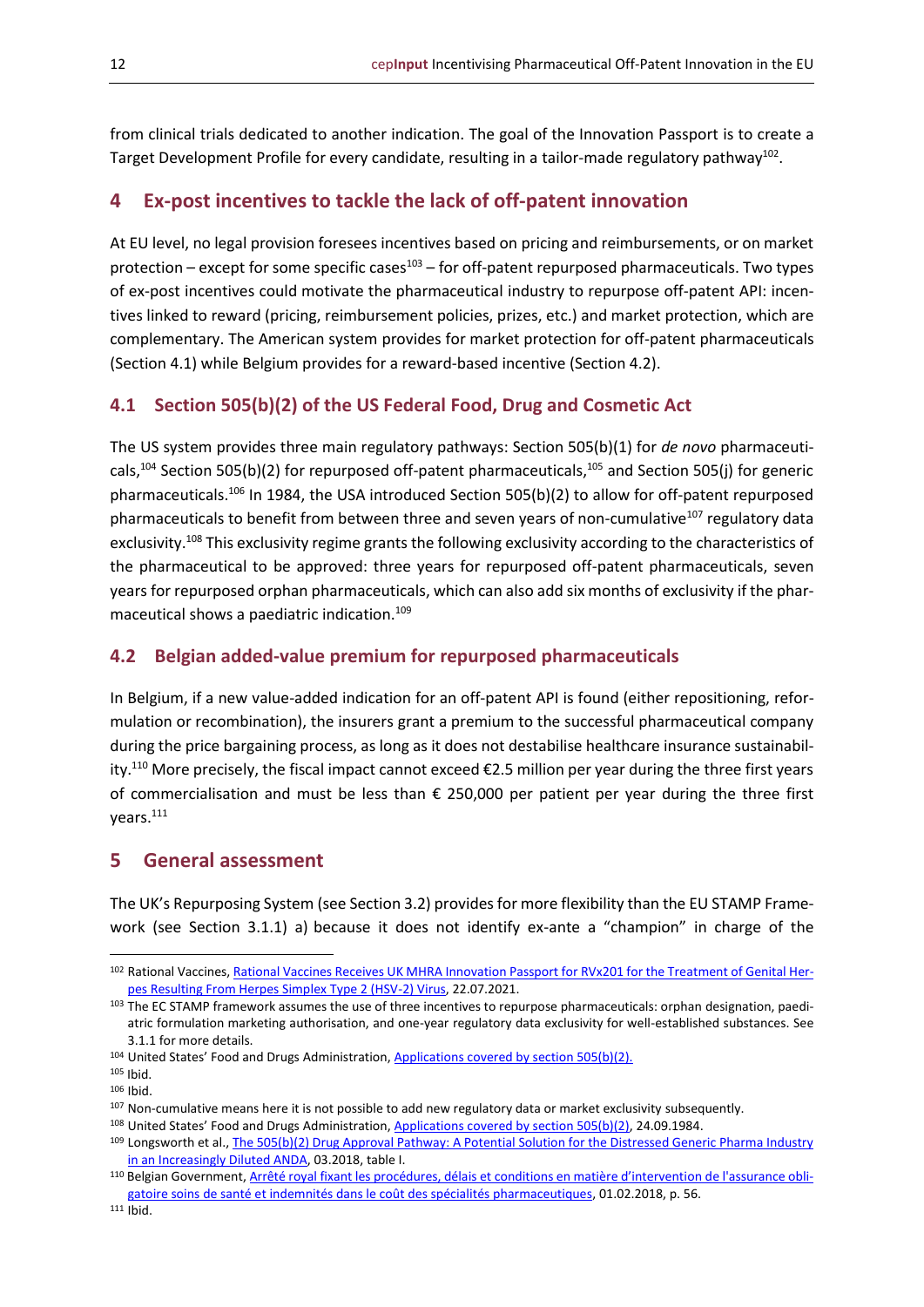repurposing project (see Section 3.2.1), b) by allowing as valid repurposing opportunities APIs involved in off-label uses that are not necessarily off-patent, c) by allowing for tailor-made regulatory pathways thanks to the Innovative Licensing and Access Pathway (see Section 3.2.2) and its Target Development Profile, as well as the strong involvement of the MHRA, and d) by explicitly allowing non-profit organisations to be MAHs. It also provides for more public support than the EU STAMP framework a) regarding the funding through a catalyst fund financed by the NHS for repurposing opportunities, b) regarding the regulatory data generation process with strong involvement of the MHRA. The UK therefore spends more public resources than the EU to stimulate pharmaceutical off-patent innovation through ex-ante incentives.

The regulatory flexibility regarding repurposing opportunities introduced by the ILAP is well suited to taking account of the specificity of each repurposable off-patent API and the different reasons motivating the stakeholders involved – for physicians it is their treatments, for research centres it is science, for pharmaceutical companies it is profits, etc. – such that each project can design its own roadmap for achieving market authorisation. This flexible regulatory framework could also reduce failure rates – especially if physicians and researchers, who are aware of real-world evidence, collaborate with the pharmaceutical industry – and reduce time to market thanks to tailor-made regulatory pathways. Public funding for repurposing opportunities is also a way to leverage repurposing projects using private investment if expected profits are positive<sup>112</sup> and, thus, enhance the pool of repurposed pharmaceuticals for the benefit of both innovation in the private sector and of patients. The EU should therefore use the UK Repurposing System as a basis for further development as this would support the industry during the marketing authorisation process by providing public money and regulatory assistance. For instance, the EU STAMP framework should also be able to authorise profit-oriented "champions" from the private sector.

Furthermore, the structuring of the Repurposing Platform (see Section 3.1.2) and the STAMP framework must be detailed. While the STAMP framework only provides for a protocol of cooperation between stakeholders to repurpose an off-patent API without needing new legal provisions, the Repurposing Platform is more ambitious as it seeks to integrate the scientific, methodological, financial, legal, regulatory and intellectual property aspects of the repurposing approach. Thus, the European Repurposing Platform should be a single public-private platform established as the main instrument for stimulating cooperation and coordination among public and private stakeholders for the testing and adoption of off-patent repurposing opportunities. Thus, pharmaceutical companies would be in position to take the lead. An organisation managing the Platform could be built, financed by its participants.

More specifically, as the Repurposing Platform aims to attract worldwide investment in the EU, it should include a funding programme for common projects, involving both private and public financial resources, with private investors predominating. It could be designed as follows: <sup>113</sup> when a shareholder joins a project of the Repurposing Platform, it should comply with cost transparency. This condition would solve the ownership issue by correctly defining the balance of influence and power between all the shareholders of a repurposing project. Any stakeholder (pharmaceutical companies,

<sup>112</sup> Sijmen A. Reijneveld, Public-[private partnerships in public health research: does it work and if yes, how?,](https://academic.oup.com/eurpub/article/22/2/165/513709?login=true) European Journal of Public Health, Volume 22, Issue 2, April 2012, Pages 165–166, abstract.

 $113$  Funding programme inspired by the Fair Medicine organisation – a Dutch non-governmental organisation gathering stakeholders in the health sector such as hospitals, pharmaceutical companies or public administrations to improve access to safe, effective and affordable pharmaceuticals – which integrally fund repurposing projects. So far, no information has been disclosed on the projects themselves Fair Medicine[, Mission & Organisation.](https://www.fairmedicine.eu/en/about-fairmedicine/mission-organization/)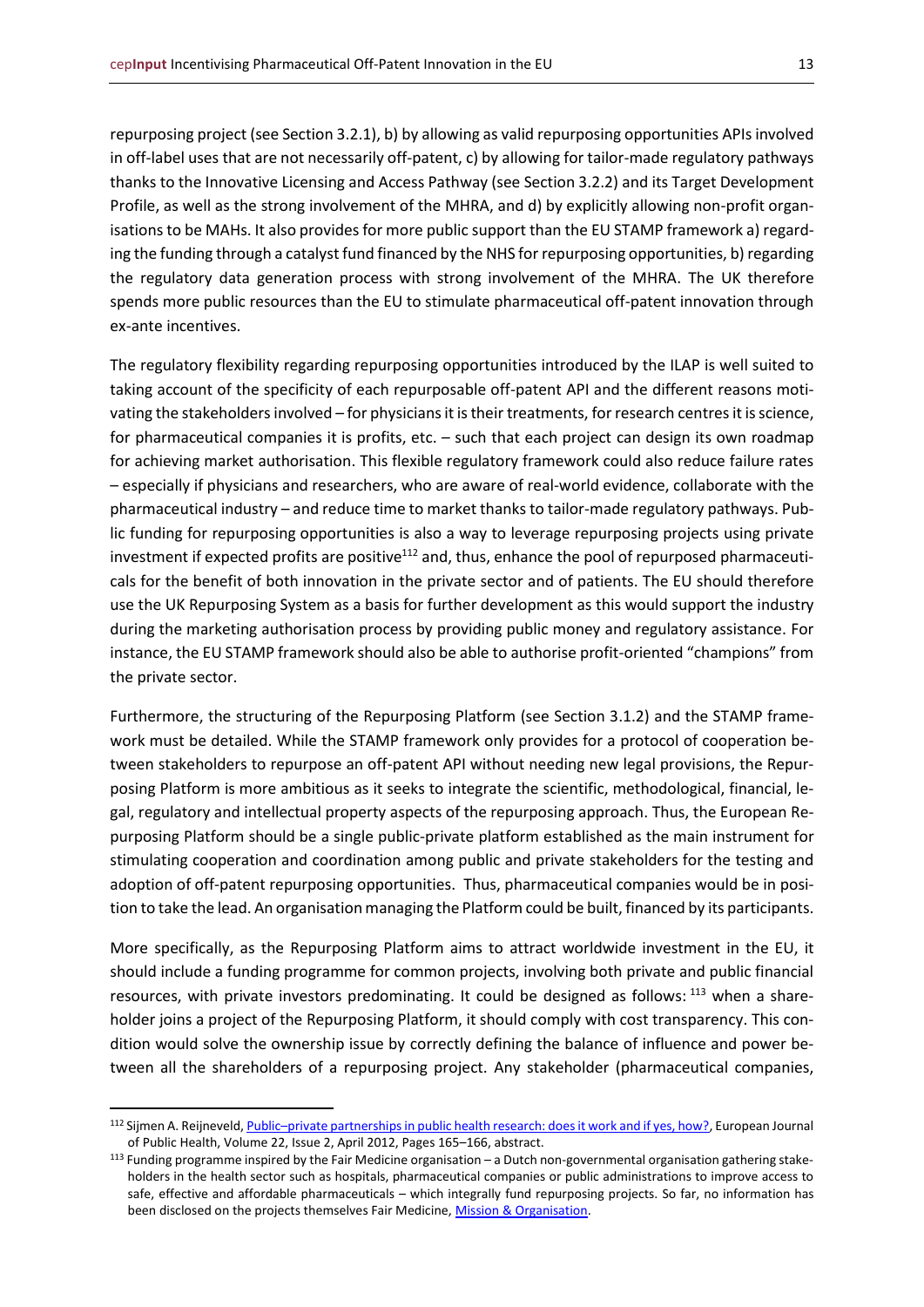patients, hospitals, research centres, etc.) could be a shareholder. The public sector could contribute to any projects, but only in a limited fashion for each project, thereby maintaining the private-sector approach to repurposing project management, that of maximising profits.

The Repurposing Platform should also implement regulatory pathways with features similar to the UK's ILAP, in line with the experimental nature of the STAMP framework. The Pharmaceutical Committee should therefore agree upon a more flexible protocol than the one voted in 2019 and introduce it to the Repurposing Platform. These tailor-made regulatory pathways would constitute a decisive factor for attracting innovative pharmaceutical companies because they have the potential to reduce time to market. Outside the Repurposing Platform, the Commission could in parallel encourage EMAs and national competent authorities to develop pilot regulatory projects, with features similar to the UK's ILAP, whereby repurposing opportunities could also opt to follow national regulatory pathways, depending on the population they are targeting for instance. Nevertheless, if the repurposed off-patent pharmaceutical is expected to be very innovative – which means its health technology assessment shows a strong added value –MAHs should opt to use the European centralised procedure,<sup>114</sup> rather than national one. Fees and the duration of market authorisation processes should be clarified by the EMA as is the case for the current market authorisation applications.<sup>115</sup>

The ex-ante incentives in the EU STAMP framework, the future EU Repurposing Platform and the UK Repurposing Programme are necessary but not, however, sufficient to create a favourable environment for repurposing off-patent APIs. The pharmaceutical industry still lacks positive profitability expectations and faces the opportunity cost of making a better investment elsewhere, with a higher chance of profit. In both the UK and the EU systems, ex-post incentives are either absent<sup>116</sup> or reduced to a few repurposing opportunities<sup>117</sup> and this may explain why both are lagging behind the USA in terms of off-patent innovation.

Regarding market protection, a wider base of off-patent APIs, potentially benefitting from market protection, coupled with a sufficient period of regulatory data exclusivity in which to make profits, would be an adequate instrument to incentivise pharmaceutical companies to repurpose because it would broaden the market potential defined by prices and the targeted population. Orphan and paediatric incentives (see Section 3.1.1) are too specific, and the 1-year market protection granted in the EU for well-established substances (see Section 3.1.1) never resulted in new indications in the EU.<sup>118</sup> The EU should therefore revise its set of market protection measures to include repurposed off-patent pharmaceuticals, notably by extending the "data ownership" provisions applicable to repurposing companies, for newly approved repurposed off-patent pharmaceuticals, from one to four years (Art. 10 (5) of the Directive (EC) 2001/83). This would give an advantage to the EU compared to the USA where market protection does not exceed 3 years for repurposed off-patent pharmaceuticals under Section 505(b)(2) (see Section 4.1). This could incentivise pharmaceutical companies, performing off-patent

<sup>114</sup> EMA, **Authorisation of medicines**.

<sup>115</sup> For fees: EMA[, Fees payable to the European Medicines Agency.](https://www.ema.europa.eu/en/human-regulatory/overview/fees-payable-european-medicines-agency) For market authorisation durations: EMA, The evaluation [of medicines, step-by-step.](https://www.ema.europa.eu/en/human-regulatory/marketing-authorisation/evaluation-medicines-step-step)

<sup>116</sup> The UK excludes favourable prices or reimbursements for repurposed off-patent pharmaceuticals. See Section 3.2.1 for more details.

<sup>&</sup>lt;sup>117</sup> The EU only grants relevant market protection to repurposed orphan pharmaceuticals. See Section 3.1.1 for more details.

<sup>118</sup> No submission of any new indication for well-established substance as of June 2017. European Commission, Study on the [economic impact of supplementary protection certificates, pharmaceutical incentives and rewards in Europe,](https://ec.europa.eu/health/sites/default/files/human-use/docs/pharmaceuticals_incentives_study_en.pdf) 2021, p. 62.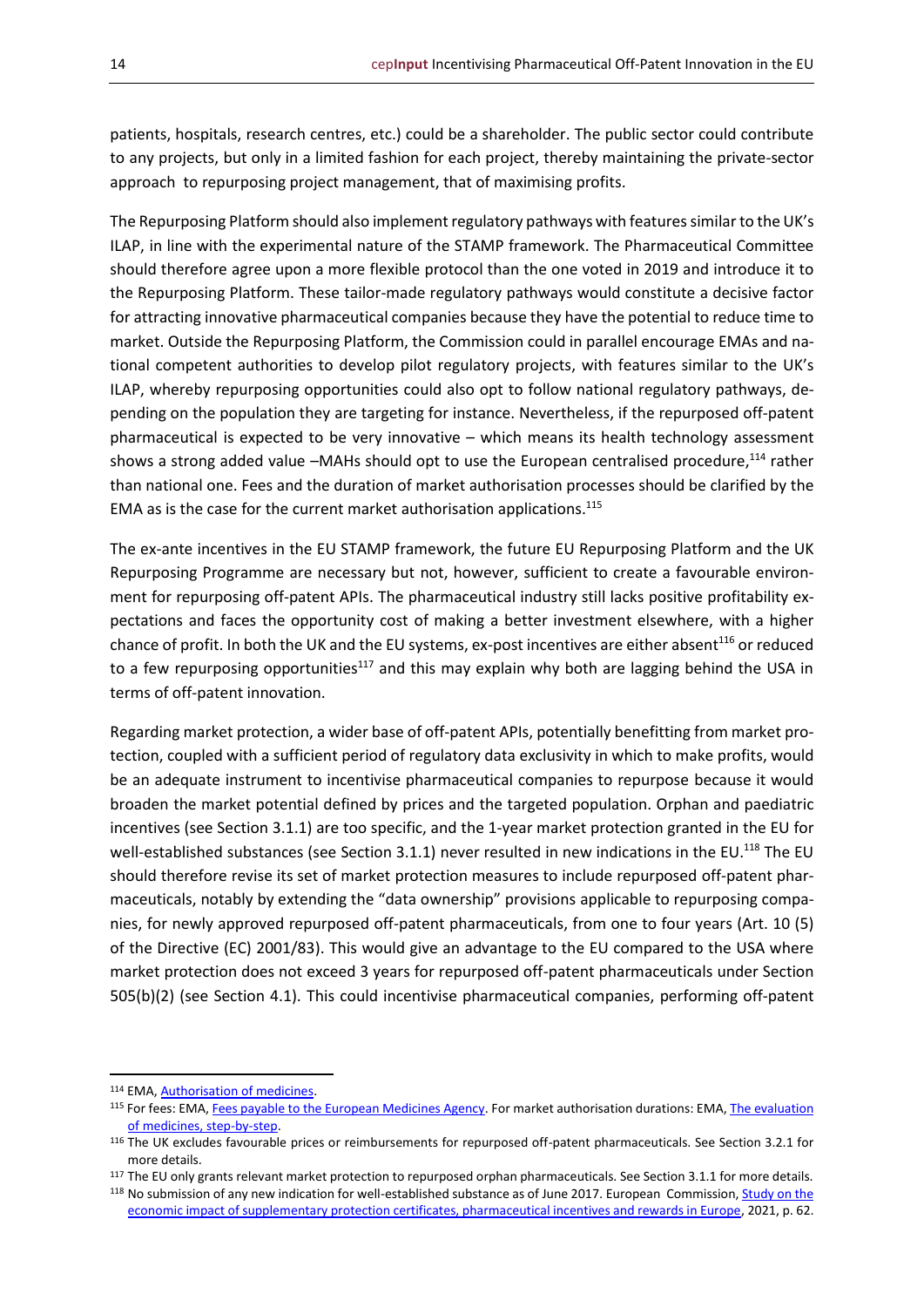innovation elsewhere, to relocate their R&D activities to the EU as a European establishment is required in order to apply for marketing authorisation in the EU.<sup>119</sup>

It may potentially be appropriate to price and reimburse repurposed off-patent pharmaceuticals which tackle unmet needs in the health sector, without significantly affecting the cost-effectiveness of healthcare sustainability systems. Value-based premiums, like the one introduced in the Belgian legislation (see Section 4.2), are instruments of interest allowing pharmaceutical companies to handle repurposing opportunities where there is a large market potential. Therefore, the EU should engage in a discussion with Member States on pricing and the reimbursement of repurposed off-patent pharmaceuticals with added value, taking particular account of the Belgian value-added premiums for offpatent pharmaceuticals, with the aim of establishing EU guidelines. These guidelines could determine the burden-sharing between patients and the public sector to finance these premiums.

#### <span id="page-14-0"></span>**6 Conclusion**

Off-patent innovation in the pharmaceutical sector represents a largely untapped source of innovation to tackle unmet needs. The EU is lagging behind the US in this domain. Off-patent innovation in the EU is lacking because of a lack of incentive to repurpose off-patent APIsin the EU. Therefore, the EU should use the UK Repurposing System as a basis for further development as this would support the industry during the marketing authorisation process, by providing public money and regulatory assistance. The EU STAMP framework should also be able to authorise profit-oriented "champions" from the private sector. A single public-private European Repurposing Platform should be established as the main instrument for stimulating cooperation and coordination among public and private stakeholders for the testing and adoption of off-patent repurposing opportunities. That platform should include a funding programme for common projects, involving both private and – due to the lack of profitability of offpatent pharmaceuticals – public financial resources, with a predominance of private investors. The EU should revise its set of market protection measures to include repurposed off-patent pharmaceuticals, notably by extending the "data ownership" provisions, applicable to repurposing companies for newly approved repurposed off-patent pharmaceuticals, from one to four years. The EU should engage in a discussion with Member States on the pricing and reimbursement of repurposed off-patent pharmaceuticals with added value, taking particular account of the Belgian value-added premiums for offpatent pharmaceuticals, with the aim of establishing EU guidelines.

<sup>119</sup> EMA, [pre-authorisation guidance: 1.2 How can i tell if I am duly established in the EEA as an applicant?,](https://www.ema.europa.eu/en/human-regulatory/marketing-authorisation/pre-authorisation-guidance) 10.2020.